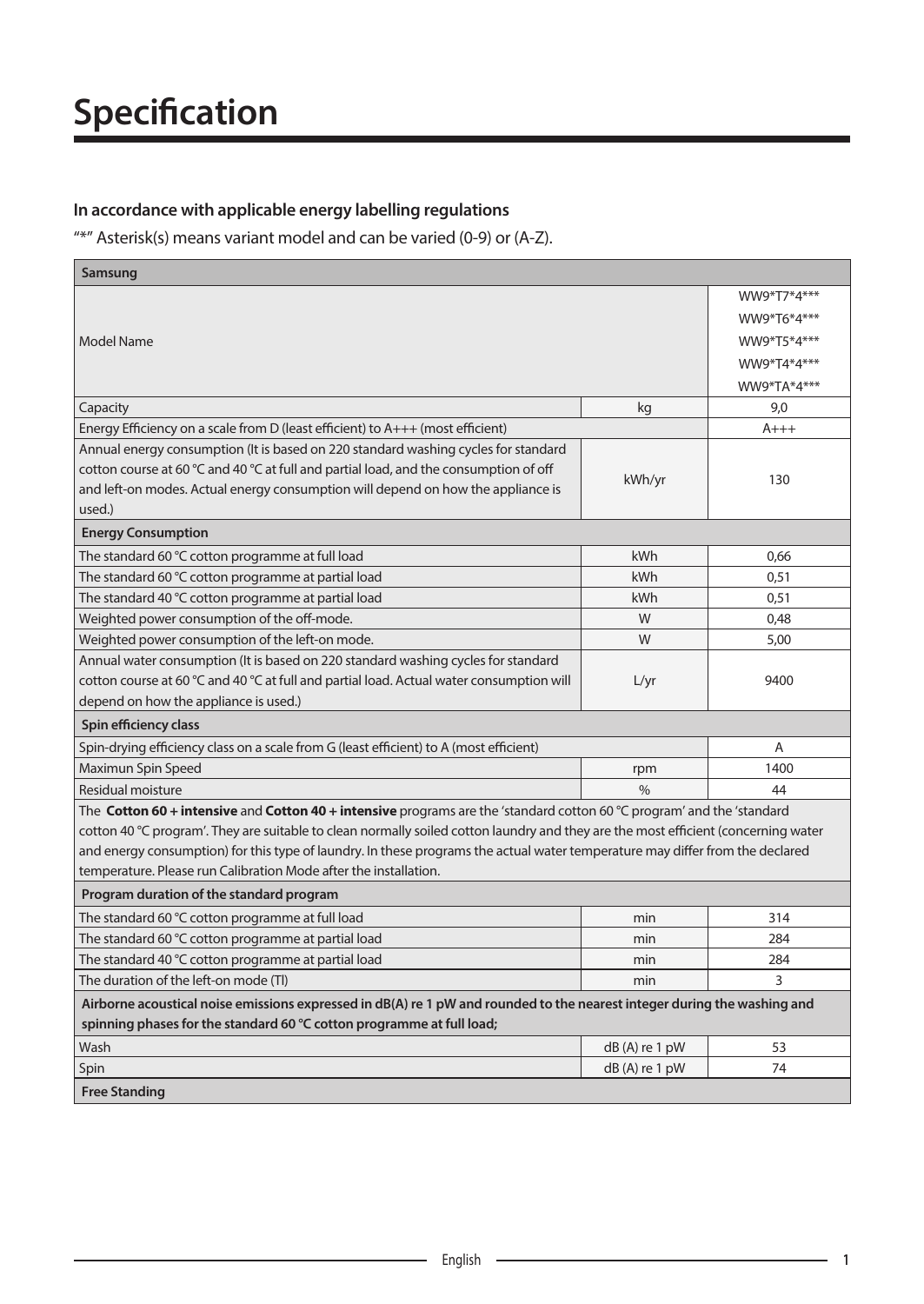#### **Conformément aux réglementations en vigueur pour les étiquettes-énergie**

Chaque astérisque « \* » représente un chiffre (de 0 à 9) ou une lettre (de A à Z) qui varie d'un modèle à l'autre.

| Samsung                                                                                                                                                       |                 |             |
|---------------------------------------------------------------------------------------------------------------------------------------------------------------|-----------------|-------------|
|                                                                                                                                                               |                 | WW9*T7*4*** |
|                                                                                                                                                               |                 | WW9*T6*4*** |
| Nom du modèle                                                                                                                                                 |                 | WW9*T5*4*** |
|                                                                                                                                                               |                 | WW9*T4*4*** |
|                                                                                                                                                               |                 | WW9*TA*4*** |
| Capacité                                                                                                                                                      | kg              | 9,0         |
| Efficacité énergétique sur une échelle de D (la moins efficace) à $A++$ (la plus efficace)                                                                    |                 | $A+++$      |
| La consommation d'énergie annuelle est basée sur les 220 cycles de lavage standard pour les programmes                                                        |                 |             |
| standard pour coton à 60 °C et à 40 °C en charge pleine et en demi-charge, et sur la consommation des                                                         | kWh/an          |             |
| modes de mise sous et hors tension. La consommation d'énergie réelle dépendra de la façon dont l'appareil                                                     |                 | 130         |
| est utilisé.                                                                                                                                                  |                 |             |
| Consommation électrique                                                                                                                                       |                 |             |
| Le programme standard pour coton à 60 °C en charge pleine                                                                                                     | kWh             | 0,66        |
| Le programme standard pour coton à 60 °C en demi-charge                                                                                                       | kWh             | 0,51        |
| Le programme standard pour coton à 40 °C en demi-charge                                                                                                       | kWh             | 0,51        |
| La consommation d'énergie pondérée du mode Éteint.                                                                                                            | W               | 0.48        |
| La consommation d'énergie pondérée du mode Veille.                                                                                                            | W               | 5,00        |
| La consommation d'eau annuelle est basée sur les 220 cycles de lavage standard pour les programmes                                                            |                 |             |
| standard pour coton à 60 °C et à 40 °C en charge pleine et en demi-charge. La consommation d'eau réelle                                                       | l/an            | 9400        |
| dépendra de la façon dont l'appareil est utilisé.                                                                                                             |                 |             |
| Classe d'efficacité d'essorage                                                                                                                                |                 |             |
| La classe d'efficacité de séchage et d'essorage sur une échelle de G (la moins efficace) à A (la plus efficace).                                              |                 | Α           |
| Vitesse d'essorage maximale                                                                                                                                   | tr/min          | 1400        |
| Taux d'humidité résiduelle                                                                                                                                    | $\frac{0}{0}$   | 44          |
| Les programmes Coton 60 + Intensif et Coton 40 + Intensif sont les programmes « standard cotton 60 °C program » (programme standard pour coton à 60           |                 |             |
| °C) et «standard cotton 40 °C program » (programme standard pour coton à 40 °C). Ils sont conçus pour laver le linge en coton normalement sale et constituent |                 |             |
| les programmes les plus efficaces (en ce qui concerne la consommation électrique et la consommation d'eau) pour ce type de lavage. Dans ces programmes, la    |                 |             |
| température de l'eau réelle peut être différente de la température déclarée. Exécutez le mode Calibrage après l'installation.                                 |                 |             |
| Durée d'un programme standard                                                                                                                                 |                 |             |
| Le programme standard pour coton à 60 °C en charge pleine                                                                                                     | min             | 314         |
| Le programme standard pour coton à 60 °C en demi-charge                                                                                                       | min             | 284         |
| Le programme standard pour coton à 40 °C en demi-charge                                                                                                       | min             | 284         |
| La durée du mode Veille (Tl)                                                                                                                                  | min             | 3           |
| Le niveau sonore exprimé en dB(A) re 1 pW et arrondi au nombre entier le plus proche durant les phases de lavage et d'essorage pour le programme coton        |                 |             |
| standard à 60 °C en charge pleine ;                                                                                                                           |                 |             |
| Lavage                                                                                                                                                        | $dB(A)$ re 1 pW | 53          |
| Essorage                                                                                                                                                      | $dB(A)$ re 1 pW | 74          |
| Autonome                                                                                                                                                      |                 |             |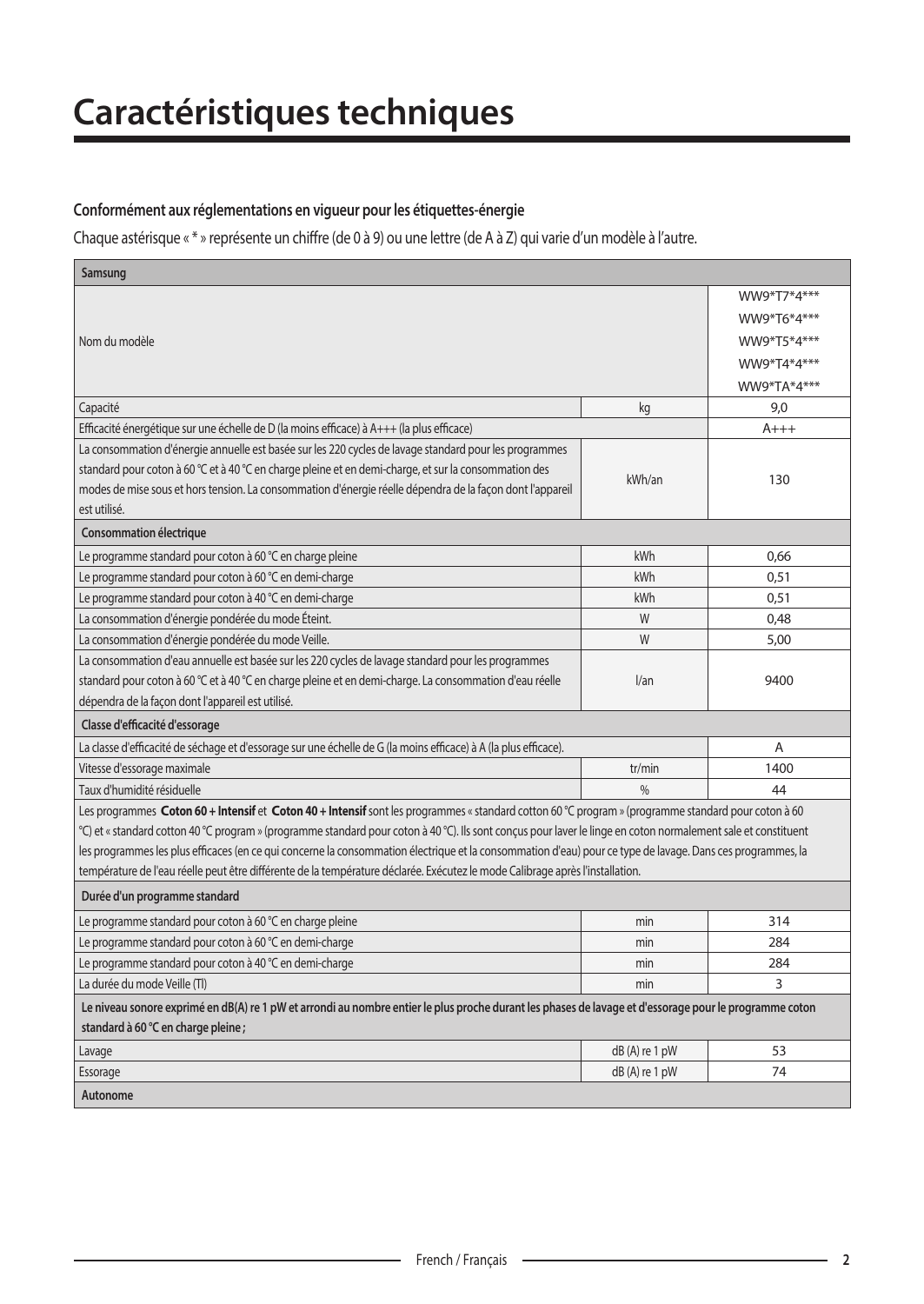# **Technische Daten**

### In Übereinstimmung mit den geltenden Vorschriften zur Energiekennzeichnung

Die Sternchen (\*) kennzeichnen Modellvarianten und können für Ziffern (0-9) oder Buchstaben (A-Z) stehen.

| Samsung                                                                                                                                                   |                 |             |
|-----------------------------------------------------------------------------------------------------------------------------------------------------------|-----------------|-------------|
|                                                                                                                                                           |                 | WW9*T7*4*** |
|                                                                                                                                                           |                 | WW9*T6*4*** |
| Modellbezeichnung                                                                                                                                         |                 | WW9*T5*4*** |
|                                                                                                                                                           |                 | WW9*T4*4*** |
|                                                                                                                                                           |                 | WW9*TA*4*** |
| Füllmenge                                                                                                                                                 | kg              | 9,0         |
| Energieeffizienzklasse auf einer Skala von D (am wenigsten effizient) bis A+++ (am effizientesten)                                                        |                 | $A+++$      |
| Der jährliche Energieverbrauch wird auf der Grundlage von 220 Standardwaschgängen im Standard-                                                            |                 |             |
| Baumwollprogramm mit 60 °C und 40 °C bei vollständiger und teilweiser Befüllung sowie des Verbrauchs im                                                   |                 |             |
| ausgeschalteten Zustand und im Ruhezustand errechnet. Der tatsächliche Energieverbrauch hängt von der                                                     | kWh/Jahr        | 130         |
| jeweiligen Nutzung des Geräts ab.                                                                                                                         |                 |             |
| Energieverbrauch                                                                                                                                          |                 |             |
| Standard-Baumwollprogramm bei 60 °C und vollständiger Befüllung                                                                                           | kWh             | 0.66        |
| Standard-Baumwollprogramm bei 60 °C und teilweiser Befüllung                                                                                              | kWh             | 0,51        |
| Standard-Baumwollprogramm bei 40 °C und teilweiser Befüllung                                                                                              | kWh             | 0.51        |
| Gewichteter Stromverbrauch in ausgeschaltetem Zustand.                                                                                                    | W               | 0,48        |
| Gewichteter Stromverbrauch im Ruhezustand.                                                                                                                | W               | 5,00        |
| Der jährliche Wasserverbrauch wird auf der Grundlage von 220 Standardwaschgängen im Standard-                                                             |                 |             |
| Baumwollprogramm bei 60 °C und 40 °C mit vollständiger und teilweiser Befüllung errechnet. Der                                                            | Liter/Jahr      | 9400        |
| tatsächliche Wasserverbrauch hängt von der jeweiligen Nutzung des Geräts ab.                                                                              |                 |             |
| Schleudereffizienzklasse                                                                                                                                  |                 |             |
| Schleudereffizienzklasse auf einer Skala von G (am wenigsten effizient) bis A (am effizientesten)                                                         |                 | A           |
| Maximale Schleuderdrehzahl                                                                                                                                | U/min           | 1400        |
| Restfeuchtigkeit                                                                                                                                          | $\frac{9}{0}$   | 44          |
| Die Programme Baumwolle 60 + Intensiv und Baumwolle 40 + Intensiv sind die Standardprogramme zum Waschen von Baumwollkleidung bei 60 °C bzw. 40           |                 |             |
| °C. Diese Programme eignen sich in der Regel für normal verschmutzte Baumwollkleidung und sind für diese Gewebeart am effizientesten in Bezug auf Wasser- |                 |             |
| und Energieverbrauch. Bei diesen Programmen kann die tatsächliche Wassertemperatur von den Angaben abweichen. Führen Sie nach der Installation den        |                 |             |
| Kalibrierungsmodus aus.                                                                                                                                   |                 |             |
| Programmdauer des Standardprogramms                                                                                                                       |                 |             |
| Standard-Baumwollprogramm bei 60 °C und vollständiger Befüllung                                                                                           | min             | 314         |
| Standard-Baumwollprogramm bei 60 °C und teilweiser Befüllung                                                                                              | min             | 284         |
| Standard-Baumwollprogramm bei 40 °C und teilweiser Befüllung                                                                                              | min             | 284         |
| Dauer des eingeschalteten Ruhezustands (TI)                                                                                                               | min             | 3           |
| Die in dB(A) bezogen auf 1 pW ausgedrückten Luftschallemissionen werden auf die nächste ganze Zahl gerundet und während des Wasch- und Schleudergangs     |                 |             |
| für das Standardbaumwollprogramm bei 60 °C und vollständiger Befüllung ermittelt;                                                                         |                 |             |
| Waschen                                                                                                                                                   | $dB(A)$ re 1 pW | 53          |
| Schleudern                                                                                                                                                | $dB(A)$ re 1 pW | 74          |
| <b>Freistehend</b>                                                                                                                                        |                 |             |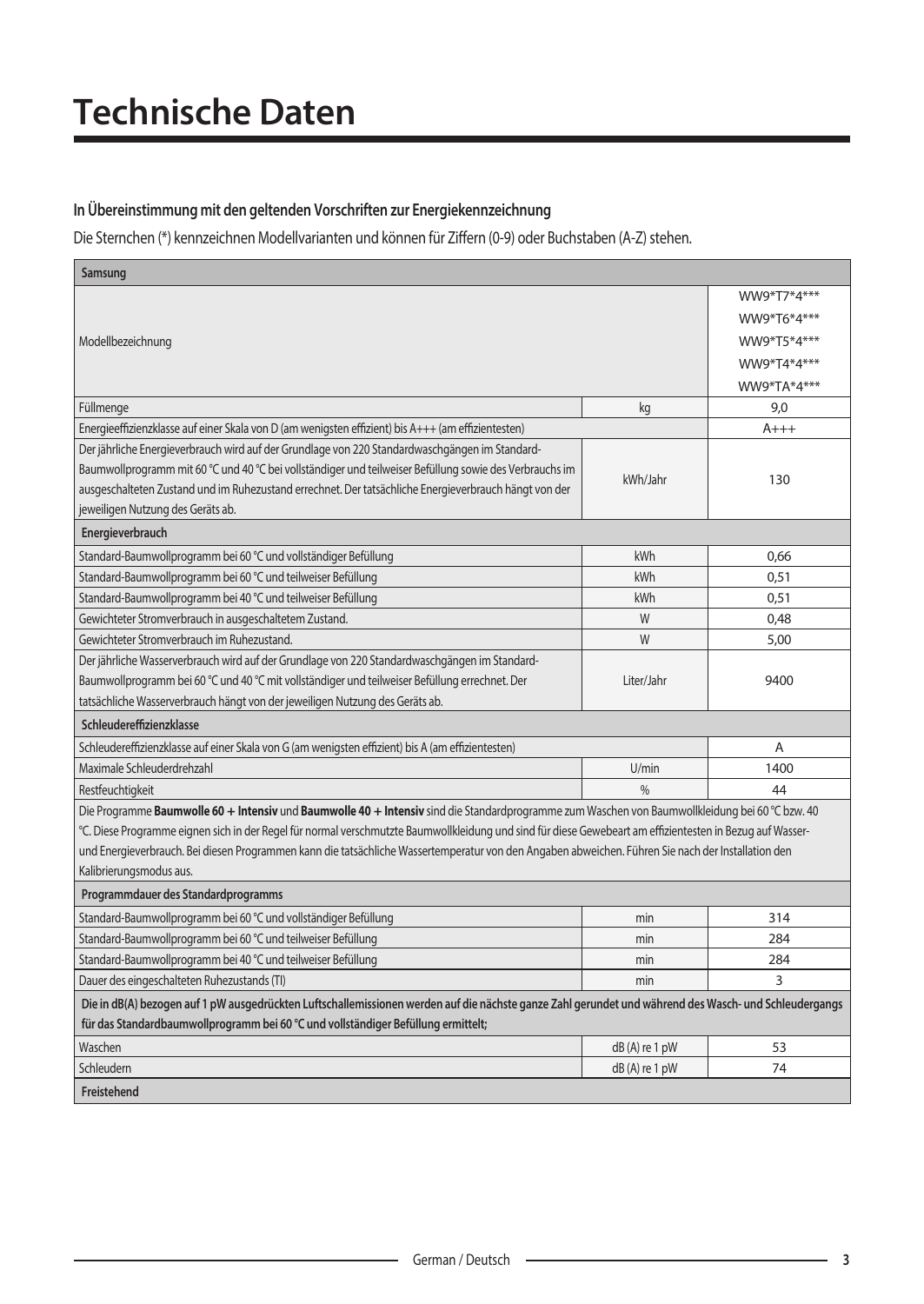# **Especificaciones**

### De acuerdo con las regulaciones de etiquetado de energía aplicables

 $\frac{4\pi}{3}$ " Los asteriscos representan variantes de modelo y pueden variar con (0-9) o (A-Z).

| Samsung                                                                                                                                                     |                  |             |
|-------------------------------------------------------------------------------------------------------------------------------------------------------------|------------------|-------------|
|                                                                                                                                                             |                  | WW9*T7*4*** |
|                                                                                                                                                             |                  | WW9*T6*4*** |
| Nombre del modelo                                                                                                                                           |                  | WW9*T5*4*** |
|                                                                                                                                                             |                  | WW9*T4*4*** |
|                                                                                                                                                             |                  | WW9*TA*4*** |
| Capacidad                                                                                                                                                   | kg               | 9,0         |
| Eficiencia energética en una escala que abarca de D (menos eficiente) a A+++ (más eficiente).                                                               |                  | A+++        |
| Consumo anual de energía (basado en 220 ciclos normales de lavado para programas de algodón normal a                                                        |                  |             |
| 60 °C y 40 °C con carga total y parcial, y el consumo en los modos "apagado" y "sin apagar". El consumo real                                                | kWh/año          | 130         |
| de energía depende de las condiciones de utilización del aparato.)                                                                                          |                  |             |
| Consumo de energía                                                                                                                                          |                  |             |
| Programa normal de algodón a 60 °C con carga total                                                                                                          | kWh              | 0,66        |
| Programa normal de algodón a 60 °C con carga parcial                                                                                                        | kWh              | 0.51        |
| Programa normal de algodón a 40 °C con carga parcial                                                                                                        | kWh              | 0.51        |
| Consumo ponderado de energía en el modo "apagado".                                                                                                          | W                | 0,48        |
| Consumo ponderado de energía en el modo "sin apagar".                                                                                                       | W                | 5,00        |
| Consumo anual de agua (basado en 220 ciclos normales de lavado para programas de algodón normal a 60                                                        |                  |             |
| °C y 40 °C con carga total y parcial. El consumo real de agua depende de las condiciones de utilización del                                                 | $L/a\tilde{n}$ o | 9400        |
| aparato.)                                                                                                                                                   |                  |             |
| Clase de eficiencia de centrifugado                                                                                                                         |                  |             |
| Clase de eficiencia de centrifugado/secado en una escala que abarca de G (menos eficiente) a A (más eficiente)                                              |                  | A           |
| Velocidad máxima de centrifugado                                                                                                                            | rpm              | 1400        |
| Humedad residual                                                                                                                                            | 0/2              | 44          |
| Los programas de Algodón 60 + Intensivo y Algodón 40 + Intensivo son el 'programa algodón 60 °C normal' y el 'programa algodón 40 °C normal'. Son adecuados |                  |             |
| para lavar una colada de algodón medianamente sucia y son los más eficientes (en cuanto a consumo de aqua y energía) para este tipo de prendas. En estos    |                  |             |
| programas la temperatura real del agua puede diferir de la temperatura declarada. Ejecute el Modo Calibración después de la instalación.                    |                  |             |
| Duración del programa normal                                                                                                                                |                  |             |
| Programa normal de algodón a 60 °C con carga total                                                                                                          | min              | 314         |
| Programa normal de algodón a 60 °C con carga parcial                                                                                                        | min              | 284         |
| Programa normal de algodón a 40 °C con carga parcial                                                                                                        | min              | 284         |
| Duración del modo "sin apagar" (Tl)                                                                                                                         | min              | 3           |
| Ruido aéreo emitido expresado en dB(A) re 1 pW y redondeado al valor entero más próximo durante las fases de lavado y centrifugado en el programa normal    |                  |             |
| de algodón a 60 °C con carga total;                                                                                                                         |                  |             |
| Lavado                                                                                                                                                      | dB(A) re 1 pW    | 53          |
| Centrifugado                                                                                                                                                | $dB(A)$ re 1 pW  | 74          |
| Independiente                                                                                                                                               |                  |             |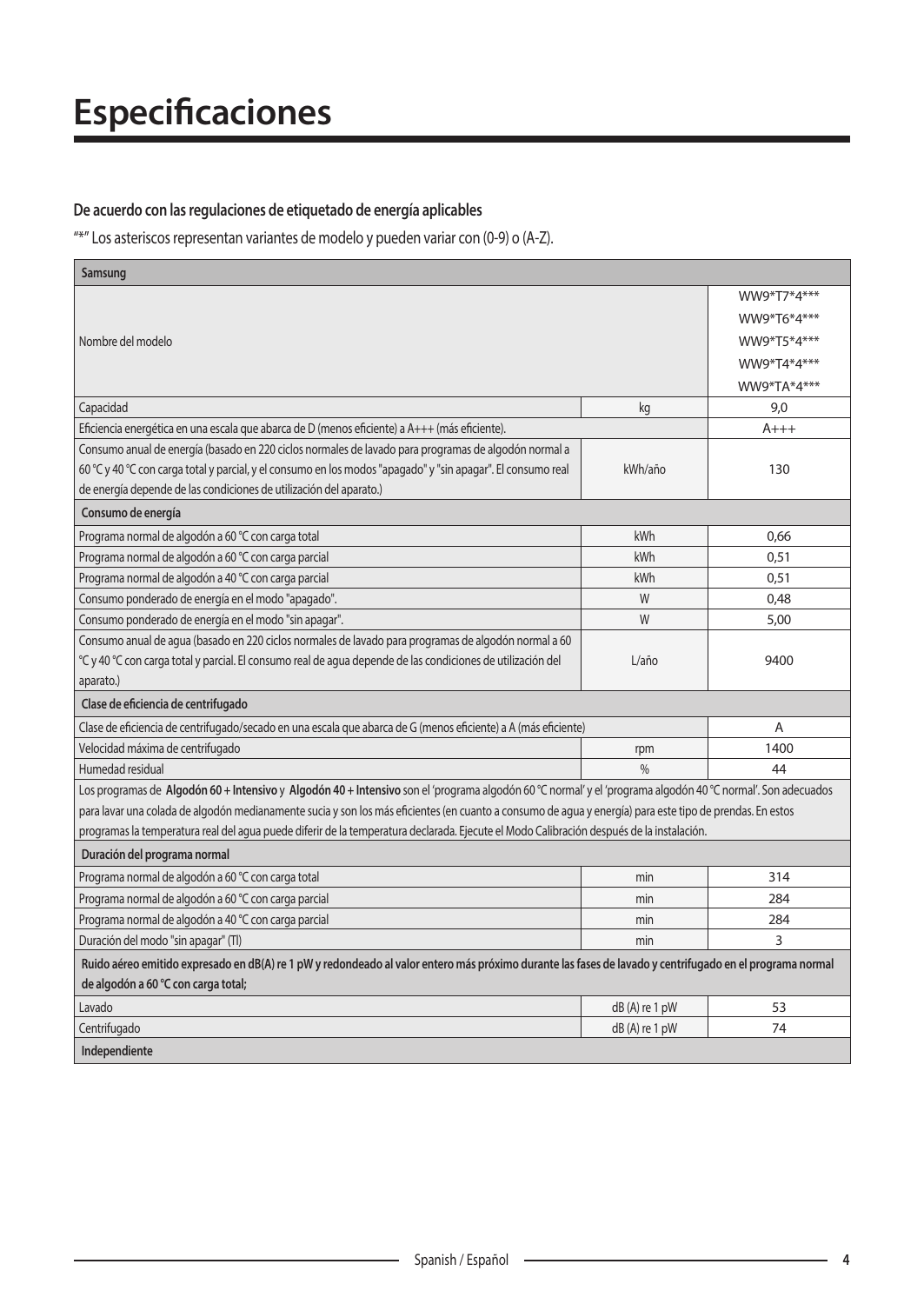#### In base alle normative energetiche relative

Il simbolo "\*" indica il modello, che può variare tra (0-9) o (A-Z).

| Samsung                                                                                                                                                            |                |             |
|--------------------------------------------------------------------------------------------------------------------------------------------------------------------|----------------|-------------|
|                                                                                                                                                                    |                | WW9*T7*4*** |
|                                                                                                                                                                    |                | WW9*T6*4*** |
| Nome modello                                                                                                                                                       |                | WW9*T5*4*** |
|                                                                                                                                                                    |                | WW9*T4*4*** |
|                                                                                                                                                                    |                | WW9*TA*4*** |
| Capacità                                                                                                                                                           | kg             | 9,0         |
| Classe di efficienza su una scala da D (meno efficiente) a A+++ (più efficiente).                                                                                  |                | $A+++$      |
| Il consumo energetico annuo (basato su 220 cicli di lavaggio standard con programmi per Cotone a 60                                                                |                |             |
| °C e 40 °C a pieno carico e a carico parziale, e consumo in modalità "off" e "left on". Il consumo energetico                                                      | kWh/anno       | 130         |
| effettivo dipende dalla modalità d'uso dell'apparecchio.)                                                                                                          |                |             |
| Consumo energetico                                                                                                                                                 |                |             |
| Programma Cotone standard 60 °C a pieno carico                                                                                                                     | kWh            | 0.66        |
| Programma Cotone standard 60 °C a carico parziale                                                                                                                  | kWh            | 0,51        |
| Programma Cotone standard 40 °C a carico parziale                                                                                                                  | kWh            | 0.51        |
| Consumo energetico annuo ponderato in modalità off.                                                                                                                | W              | 0.48        |
| Consumo energetico annuo ponderato in modalità left-on.                                                                                                            | W              | 5,00        |
| Consumo di acqua annuo (basato su 220 cicli di lavaggio standard con programmi per Cotone a 60 °C e 40                                                             | L/anno         | 9400        |
| °C a carico pieno e parziale. Il consumo di acqua effettivo dipende dalla modalità d'uso dell'apparecchio.)                                                        |                |             |
| Classe di efficienza centrifuga                                                                                                                                    |                |             |
| Classe di efficienza centrifuga-asciugatura su una scala da G (meno efficiente) a A (più efficiente).                                                              |                | A           |
| Velocità massima di centrifuga                                                                                                                                     | rpm            | 1400        |
| Umidità residua                                                                                                                                                    | $\frac{0}{0}$  | 44          |
| I programmi Cotone 60 + Intensivo e Cotone 40 + Intensivo si riferiscono ai programmi 'Cotone a 60 °C' e 'Cotone a 40 °C' standard. Questi programmi sono idonei   |                |             |
| per il lavaggio di indumenti di cotone con sporco normale e sono i più efficienti (in termini di consumo di acqua ed energia) per questo tipo di bucato. In questi |                |             |
| programmi, la temperatura dell'acqua può differire da quella dichiarata. Dopo l'installazione, eseguire la Modalità di calibrazione.                               |                |             |
| Durata del programma standard                                                                                                                                      |                |             |
| Programma Cotone standard 60 °C a pieno carico                                                                                                                     | min            | 314         |
| Programma Cotone standard 60 °C a carico parziale                                                                                                                  | min            | 284         |
| Programma Cotone standard 40 °C a carico parziale                                                                                                                  | min            | 284         |
| Durata della modalità left-on (TI)                                                                                                                                 | min            | 3           |
| Emissioni di rumore aereo espresse in dB(A) re 1 pW e arrotondate all'intero più prossimo durante le fasi di lavaggio e centrifuga per il programma standard       |                |             |
| cotone 60 °C a pieno carico;                                                                                                                                       |                |             |
| Lavaggio                                                                                                                                                           | dB(A) re 1 pW  | 53          |
| Centrifuga                                                                                                                                                         | dB (A) re 1 pW | 74          |
| Apparecchio a installazione indipendente                                                                                                                           |                |             |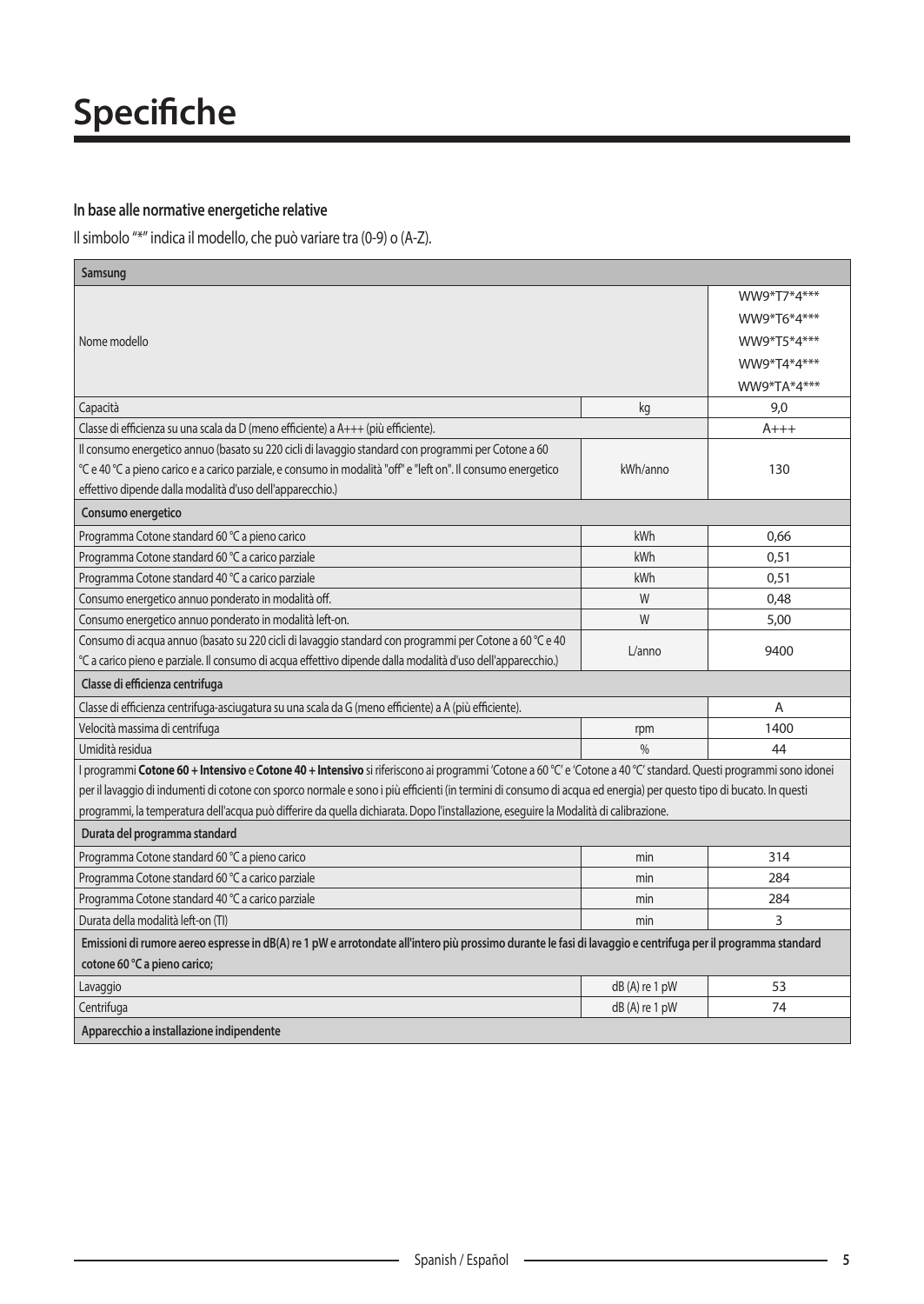### De acordo com os regulamentos de etiquetagem energética aplicáveis

 $\sqrt{a^*}$ " O(s) asterisco(s) representa(m) as variantes do modelo e estas podem ser diversas (0-9) ou (A-Z).

| Samsung                                                                                                                                                     |                 |             |
|-------------------------------------------------------------------------------------------------------------------------------------------------------------|-----------------|-------------|
|                                                                                                                                                             |                 | WW9*T7*4*** |
|                                                                                                                                                             |                 | WW9*T6*4*** |
| Nome do modelo                                                                                                                                              |                 | WW9*T5*4*** |
|                                                                                                                                                             |                 | WW9*T4*4*** |
|                                                                                                                                                             |                 | WW9*TA*4*** |
| Capacidade                                                                                                                                                  | kg              | 9,0         |
| Eficiência energética numa escala de D (menos eficiente) a A+++ (mais eficiente)                                                                            |                 | $A+++$      |
| Consumo energético anual (Com base em 220 ciclos de lavagem padrão no programa de algodão a 60                                                              |                 |             |
| °C e 40 °C normal com carga máxima e parcial, bem como no consumo dos modos desligado e ligado. O                                                           | kWh/ano         | 130         |
| consumo energético real dependerá do modo de utilização do electrodoméstico.)                                                                               |                 |             |
| Consumo energético                                                                                                                                          |                 |             |
| Programa de algodão a 60 °C normal com carga máxima                                                                                                         | kWh             | 0,66        |
| Programa de algodão a 60 °C normal com carga parcial                                                                                                        | kWh             | 0,51        |
| Programa de algodão a 40 °C normal com carga parcial                                                                                                        | kWh             | 0,51        |
| Consumo ponderado de energia do modo desligado.                                                                                                             | W               | 0,48        |
| Consumo ponderado de energia do modo ligado.                                                                                                                | W               | 5,00        |
| Consumo anual de água (Com base em 220 ciclos de lavagem padrão no programa de algodão a 60 °C e                                                            |                 |             |
| 40 °C normal com carga máxima e parcial. O consumo de água real dependerá do modo de utilização do                                                          | $l$ ano         | 9400        |
| electrodoméstico.)                                                                                                                                          |                 |             |
| Classe de eficiência de centrifugação                                                                                                                       |                 |             |
| Classe de eficiência de centrifugação de secagem numa escala de G (menos eficiente) a A (mais eficiente)                                                    |                 | A           |
| Velocidade de centrifugação máxima                                                                                                                          | rpm             | 1400        |
| Humidade residual                                                                                                                                           | $\frac{0}{6}$   | 44          |
| Os programas Algodão 60 + Intensivo e Algodão 40 + Intensivo correspondem ao "programa de algodão a 60 °C normal" e ao "programa de algodão a 40 °C         |                 |             |
| normal". São adequados para limpar roupa de algodão com sujidade normal e são os mais eficientes (em termos de consumo de áqua e energia) para este tipo de |                 |             |
| roupa. Nestes programas, a temperatura real da água pode ser diferente da indicada. Execute o modo Calibração após a instalação.                            |                 |             |
| Duração do programa normal                                                                                                                                  |                 |             |
| Programa de algodão a 60 °C normal com carga máxima                                                                                                         | min             | 314         |
| Programa de algodão a 60 °C normal com carga parcial                                                                                                        | min             | 284         |
| Programa de algodão a 40 °C normal com carga parcial                                                                                                        | min             | 284         |
| Duração do modo ligado (TI)                                                                                                                                 | min             | 3           |
| Emissão de ruídos expressa em dB(A) re 1 pW e arredondada para o número inteiro mais próximo durante as fases de lavagem e centrifugação para o programa    |                 |             |
| de algodão a 60 °C normal com carga máxima;                                                                                                                 |                 |             |
| Lavagem                                                                                                                                                     | $dB(A)$ re 1 pW | 53          |
| Centrifugação                                                                                                                                               | $dB(A)$ re 1 pW | 74          |
| Posicionamento livre                                                                                                                                        |                 |             |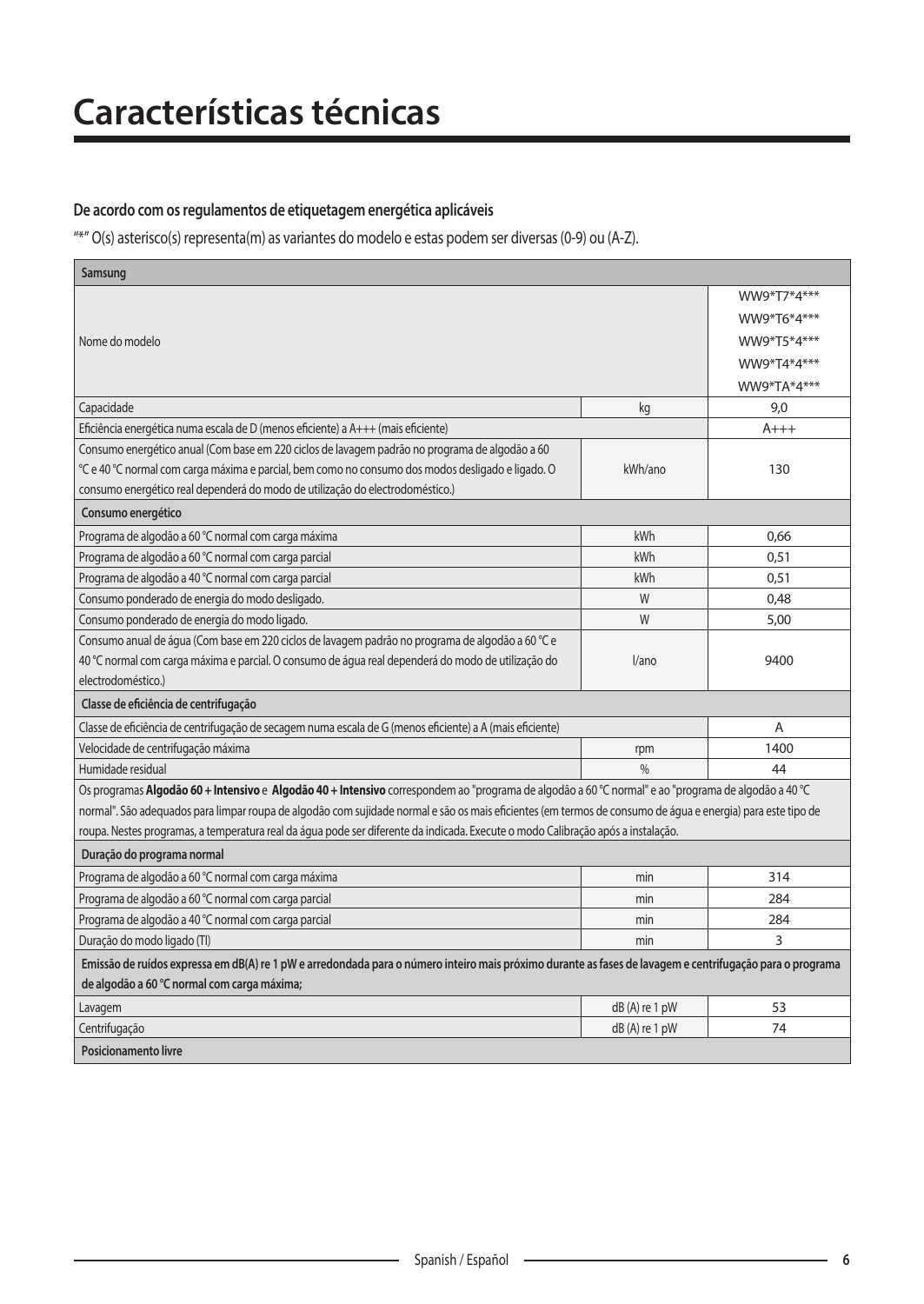#### In overeenstemming met toepasselijke regelgeving ten aanzien van energiekeurmerken

Een sterretje \* geeft een modelvariant aan met andere cijfers (0-9) of letters (A-Z).

| Samsung                                                                                                                                                            |                 |             |
|--------------------------------------------------------------------------------------------------------------------------------------------------------------------|-----------------|-------------|
|                                                                                                                                                                    |                 | WW9*T7*4*** |
|                                                                                                                                                                    |                 | WW9*T6*4*** |
| Modelnaam                                                                                                                                                          |                 | WW9*T5*4*** |
|                                                                                                                                                                    |                 | WW9*T4*4*** |
|                                                                                                                                                                    |                 | WW9*TA*4*** |
| Capaciteit                                                                                                                                                         | kg              | 9,0         |
| Energie-efficiëntie op een schaal van D (minst efficiënt) tot A+++ (meest efficiënt)                                                                               |                 | A+++        |
| Jaarlijkse energieverbruik (gebaseerd op 220 standaardwasbeurten voor cotton (katoenprogramma's) bij 60                                                            |                 |             |
| °C en 40 °C en met volle en gedeeltelijke lading en het verbruik in de uit- en sluimerstanden. Het werkelijke                                                      | kWh/jr          | 130         |
| energieverbruik is afhankelijk van de wijze waarop het apparaat wordt gebruikt.)                                                                                   |                 |             |
| Energieverbruik                                                                                                                                                    |                 |             |
| Het standaardkatoenprogramma bij 60 °C met volle lading                                                                                                            | kWh             | 0,66        |
| Het standaardkatoenprogramma bij 60 °C met gedeeltelijke lading                                                                                                    | kWh             | 0,51        |
| Het standaardkatoenprogramma bij 40 °C met gedeeltelijke lading                                                                                                    | kWh             | 0,51        |
| Het gemiddelde energieverbruik in de uitstand.                                                                                                                     | W               | 0,48        |
| Het gemiddelde energieverbruik in de sluimerstand.                                                                                                                 | W               | 5,00        |
| Jaarlijkse waterverbruik (gebaseerd op 220 standaardwasbeurten voor cotton (katoenprogramma's) bij 60                                                              |                 |             |
| °C en 40 °C en met volle en gedeeltelijke lading. Het werkelijke waterverbruik is afhankelijk van de wijze                                                         | L/ir            | 9400        |
| waarop het apparaat wordt gebruikt.)                                                                                                                               |                 |             |
| Centrifuge-efficiëntieklasse                                                                                                                                       |                 |             |
| De droogefficiëntieklasse op een schaal van G (minst efficiënt) tot A (meest efficiënt)                                                                            |                 | A           |
| Maximale centrifugeersnelheid                                                                                                                                      | toeren/min      | 1400        |
| Restvocht                                                                                                                                                          | 0/6             | 44          |
| De programma's Katoen 60 + Intensief en Katoen 40 + Intensief zijn het standaardprogramma KATOEN 60 °C en het standaardprogramma KATOEN 40 °C. Deze zijn           |                 |             |
| geschikt voor het reinigen van normaal bevuild katoenwasgoed. Deze programma's zijn de efficiëntste (wat water- en energieverbruik betreft) voor dit type wasgoed. |                 |             |
| In deze wasprogramma's kan de daadwerkelijke watertemperatuur afwijken van de aangegeven temperatuur. Voer na de installatie de kalibratiemodus uit.               |                 |             |
| Programmaduur van het standaardprogramma                                                                                                                           |                 |             |
| Het standaardkatoenprogramma bij 60 °C met volle lading                                                                                                            | min             | 314         |
| Het standaardkatoenprogramma bij 60 °C met gedeeltelijke lading                                                                                                    | min             | 284         |
| Het standaardkatoenprogramma bij 40 °C met gedeeltelijke lading                                                                                                    | min             | 284         |
| De duur van de aan-modus (TI)                                                                                                                                      | min             | 3           |
| Geluidsemissie via de lucht, uitgedrukt in dB(A) re 1 pW en afgerond op het dichtstbijzijnde gehele getal tijdens de was- en centrifugefasen voor het              |                 |             |
| standaardkatoenprogramma bij 60 °C met volle lading;                                                                                                               |                 |             |
| Wassen                                                                                                                                                             | $dB(A)$ re 1 pW | 53          |
| Centrifugeren                                                                                                                                                      | $dB(A)$ re 1 pW | 74          |
| Vrijstaand                                                                                                                                                         |                 |             |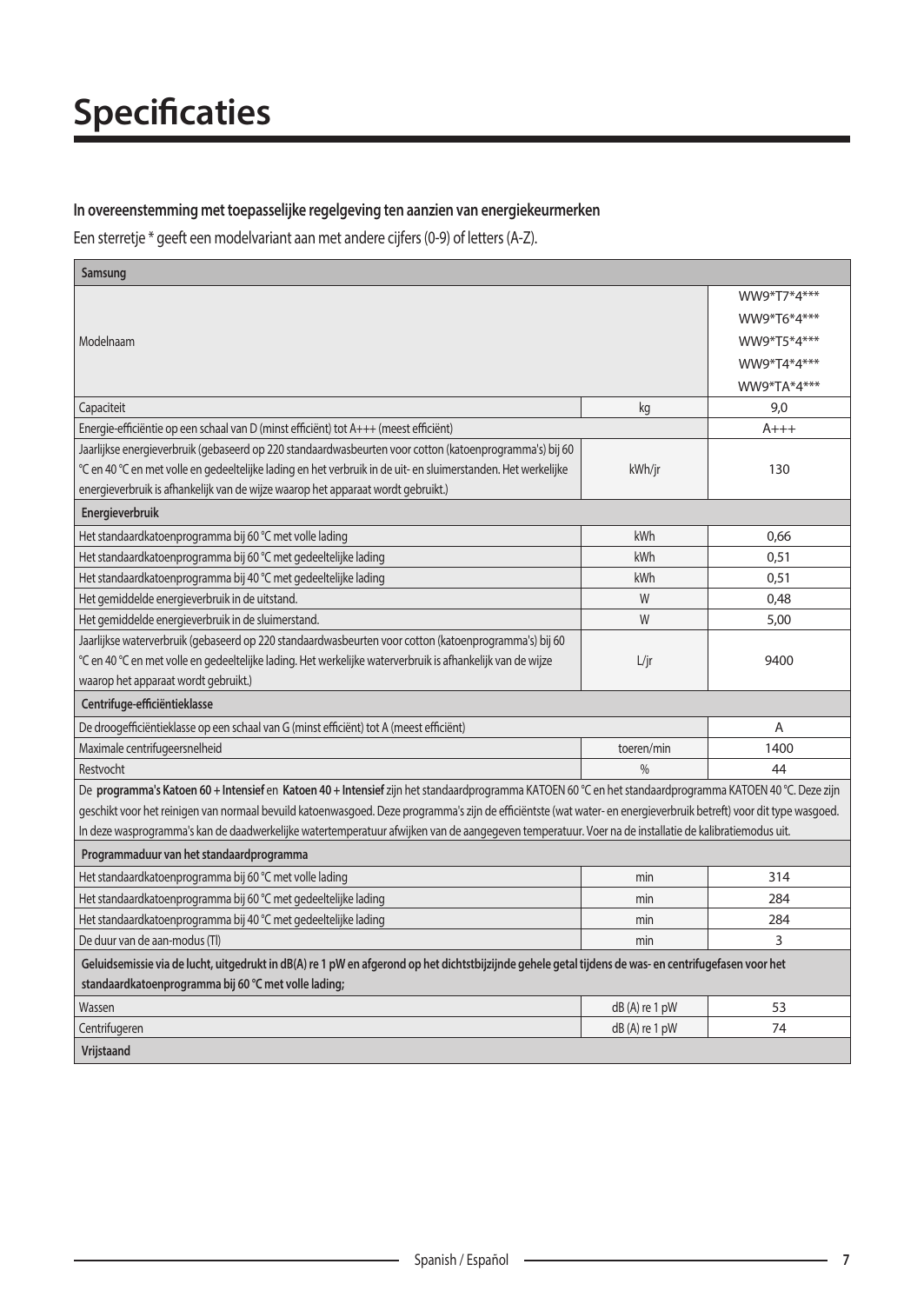### **I** overensstemmelse med gældende regler for energimærkning

"\*" Stjerne(r) henviser til variantmodeller og kan skiftes (0-9) eller (A-Z).

| Samsung                                                                                                                                                            |               |             |
|--------------------------------------------------------------------------------------------------------------------------------------------------------------------|---------------|-------------|
|                                                                                                                                                                    |               | WW9*T7*4*** |
|                                                                                                                                                                    |               | WW9*T6*4*** |
| Modelnavn                                                                                                                                                          |               | WW9*T5*4*** |
|                                                                                                                                                                    |               | WW9*T4*4*** |
|                                                                                                                                                                    |               | WW9*TA*4*** |
| Kapacitet                                                                                                                                                          | kg            | 9,0         |
| Energieffektivitet på en skala fra D (mindst effektivt) til A+++ (mest effektivt)                                                                                  |               | $A+++$      |
| Årligt energiforbrug (baseret på 220 standardvaskeprogrammer for standardbomuldsprogram ved 60 °C og                                                               |               |             |
| 40 °C ved fuld og delvis belastning og forbruget ved fra- og tændt-tilstande. Faktisk energiforbrug afhænger                                                       | kWh/år        | 130         |
| af, hvordan apparatet anvendes.)                                                                                                                                   |               |             |
| Energiforbrug                                                                                                                                                      |               |             |
| Standardbomuldsprogrammet 60 °C ved fuld fyldning                                                                                                                  | kWh           | 0,66        |
| Standardbomuldsprogrammet 60 °C ved delvis fyldning                                                                                                                | kWh           | 0,51        |
| Standardbomuldsprogrammet 40 °C ved delvis fyldning                                                                                                                | kWh           | 0,51        |
| Vægtet strømforbrug ved fra-tilstand.                                                                                                                              | W             | 0,48        |
| Vægtet strømforbrug ved til-tilstand.                                                                                                                              | W             | 5,00        |
| Årligt vandforbrug (baseret på 220 standardvaskeprogrammer for standardbomuldsprogram ved 60 °C og                                                                 | L/ar          | 9400        |
| 40 °C ved fuld og delvis belastning. Faktisk vandforbrug afhænger af, hvordan apparatet anvendes.)                                                                 |               |             |
| Centrifugeringseffektivitetsklasse                                                                                                                                 |               |             |
| Centrifugerings- og tørreeffektivitetsklasse på en skala fra G (mindst effektiv) til A (mest effektiv)                                                             |               | A           |
| Maks. centrifugeringshastighed                                                                                                                                     | omdr./min.    | 1400        |
| Restfugt                                                                                                                                                           | $\frac{0}{0}$ | 44          |
| Programmerne BOMULD 60 + Intensiv og BOMULD 40 + Intensiv er "standardprogrammet for bomuld 60 °C" og "standardprogrammet for bomuld 40 °C". De er                 |               |             |
| velegnede til at vaske normalt snavset bomuldstøj, og de er de mest effektive (med hensyn til vand- og energiforbrug) til denne type vasketøj. På disse programmer |               |             |
| afviger den faktiske vandtemperatur muligvis fra den angivne temperatur. Kør tilstanden Kalibrering efter installationen.                                          |               |             |
| Programvarighed for standardprogrammet                                                                                                                             |               |             |
| Standardbomuldsprogrammet 60 °C ved fuld fyldning                                                                                                                  | min.          | 314         |
| Standardbomuldsprogrammet 60 °C ved delvis fyldning                                                                                                                | min.          | 284         |
| Standardbomuldsprogrammet 40 °C ved delvis fyldning                                                                                                                | min.          | 284         |
| Varighed for efterladt tændt-tilstand (Tl)                                                                                                                         | min.          | 3           |
| Luftbåren, akustisk støjemission udtrykt i dB(A) re 1 pW og afrundet til nærmeste hele tal under vaske- og centrifugeringsfaserne i                                |               |             |
| standardbomuldsprogrammet 60 °C ved fuld fyldning:                                                                                                                 |               |             |
| Vask                                                                                                                                                               | dB(A) re 1 pW | 53          |
| Centrifugering                                                                                                                                                     | dB(A) re 1 pW | 74          |
| Frit stående                                                                                                                                                       |               |             |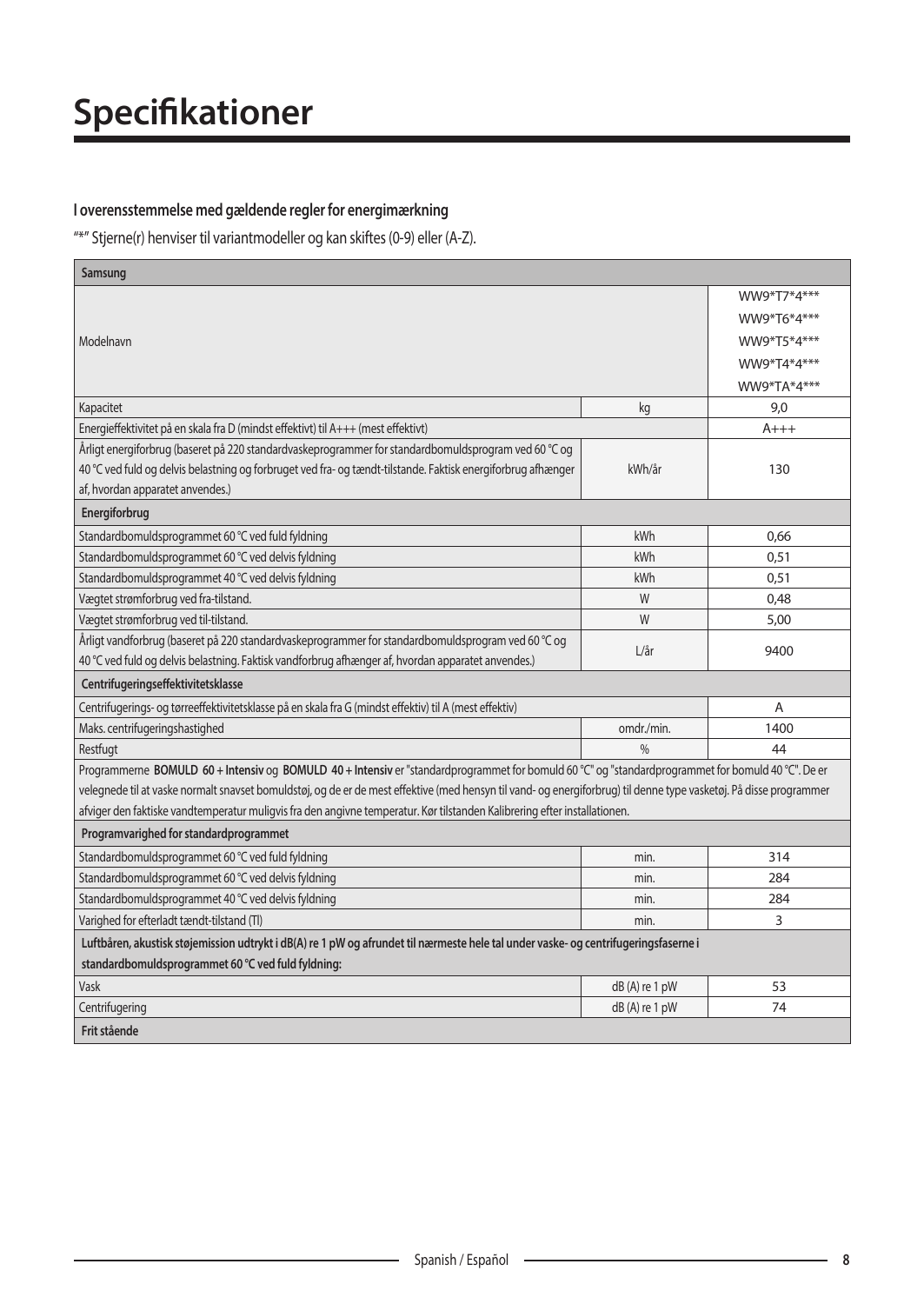## **Tekniset tiedot**

### Asianmukaisten energiamerkintäsäädösten mukaan

"\*"-merkki viittaa eri malleihin välillä 0-9 tai A-Z.

| Samsung                                                                                                                                                              |                 |             |
|----------------------------------------------------------------------------------------------------------------------------------------------------------------------|-----------------|-------------|
|                                                                                                                                                                      |                 | WW9*T7*4*** |
|                                                                                                                                                                      |                 | WW9*T6*4*** |
| Mallin nimi                                                                                                                                                          |                 | WW9*T5*4*** |
|                                                                                                                                                                      |                 | WW9*T4*4*** |
|                                                                                                                                                                      |                 | WW9*TA*4*** |
| Kapasiteetti                                                                                                                                                         | kg              | 9,0         |
| Energiatehokkuus ilmoitetaan asteikolla D (vähiten tehokas) – A+++ (tehokkain).                                                                                      |                 | $A+++$      |
| Vuosittainen energiankulutus (Tiedot perustuvat 220 tavalliseen puuvillapesuohjelmaan 60 ja 40 asteessa                                                              |                 |             |
| täydellä ja vajaalla koneella sammutettuna ja päälle jätettynä. Todellinen energiankulutus riippuu siitä,                                                            | kWh/vuosi       | 130         |
| miten laitetta käytetään.)                                                                                                                                           |                 |             |
| Energiankulutus                                                                                                                                                      |                 |             |
| Tavallinen puuvillapesuohjelma 60 °C:ssa täydellä koneellisella                                                                                                      | kWh             | 0.66        |
| Tavallinen puuvillapesuohjelma 60 asteessa vajaalla koneellisella                                                                                                    | kWh             | 0,51        |
| Tavallinen puuvillapesuohjelma 40 asteessa vajaalla koneellisella                                                                                                    | kWh             | 0,51        |
| Virrankulutus sammutettuna.                                                                                                                                          | W               | 0,48        |
| Virrankulutus päälle jätettynä.                                                                                                                                      | W               | 5,00        |
| Vuosittainen vedenkulutus (Tiedot perustuvat 220 tavalliseen puuvillapesuohjelmaan 60 ja 40 asteessa                                                                 | I/vuosi         | 9400        |
| täydellä ja vajaalla koneella. Todellinen vedenkulutus riippuu siitä, miten laitetta käytetään.)                                                                     |                 |             |
| Linkoustehon luokka                                                                                                                                                  |                 |             |
| Linkoustehon luokka ilmoitetaan asteikolla G (vähiten tehokas) – A (tehokkain).                                                                                      |                 | A           |
| Linkouksen enimmäisnopeus                                                                                                                                            | kierr./min      | 1400        |
| Jäännöskosteus                                                                                                                                                       | $\frac{0}{0}$   | 44          |
| PUUVILLA 60 + Tehopesu- ja PUUVILLA 40 + Tehopesu -ohjelmat ovat perusohjelmia puuvillalle 60 ja 40 asteen lämpötiloissa. Ne soveltuvat normaalilikaisen             |                 |             |
| puuvillapyykin pesemiseen ja ovat kaikkein tehokkaimpia (veden- ja sähkönkulutuksen kannalta) tällaiselle pyykille. Näissä ohjelmissa veden todellinen lämpötila voi |                 |             |
| erota ilmoitetusta. Käynnistä asennuksen jälkeen kalibrointitila.                                                                                                    |                 |             |
| Vakio-ohjelman kesto                                                                                                                                                 |                 |             |
| Tavallinen puuvillapesuohjelma 60 °C:ssa täydellä koneellisella                                                                                                      | min             | 314         |
| Tavallinen puuvillapesuohjelma 60 asteessa vajaalla koneellisella                                                                                                    | min             | 284         |
| Tavallinen puuvillapesuohjelma 40 asteessa vajaalla koneellisella                                                                                                    | min             | 284         |
| Päällejättötilan kesto (Tl)                                                                                                                                          | min             | 3           |
| Tavallisen täyden koneellisen 60 asteen puuvillapesuohjelman aiheuttama melu desibeleinä [dB(A) re 1 pW] ilmaistuna ja pyöristettynä lähimpään                       |                 |             |
| kokonaislukuun.                                                                                                                                                      |                 |             |
| Pesu                                                                                                                                                                 | dB(A) re 1 pW   | 53          |
| Linkous                                                                                                                                                              | $dB(A)$ re 1 pW | 74          |
| Itsenäinen, ei kalusteisiin sijoitettava kodinkone                                                                                                                   |                 |             |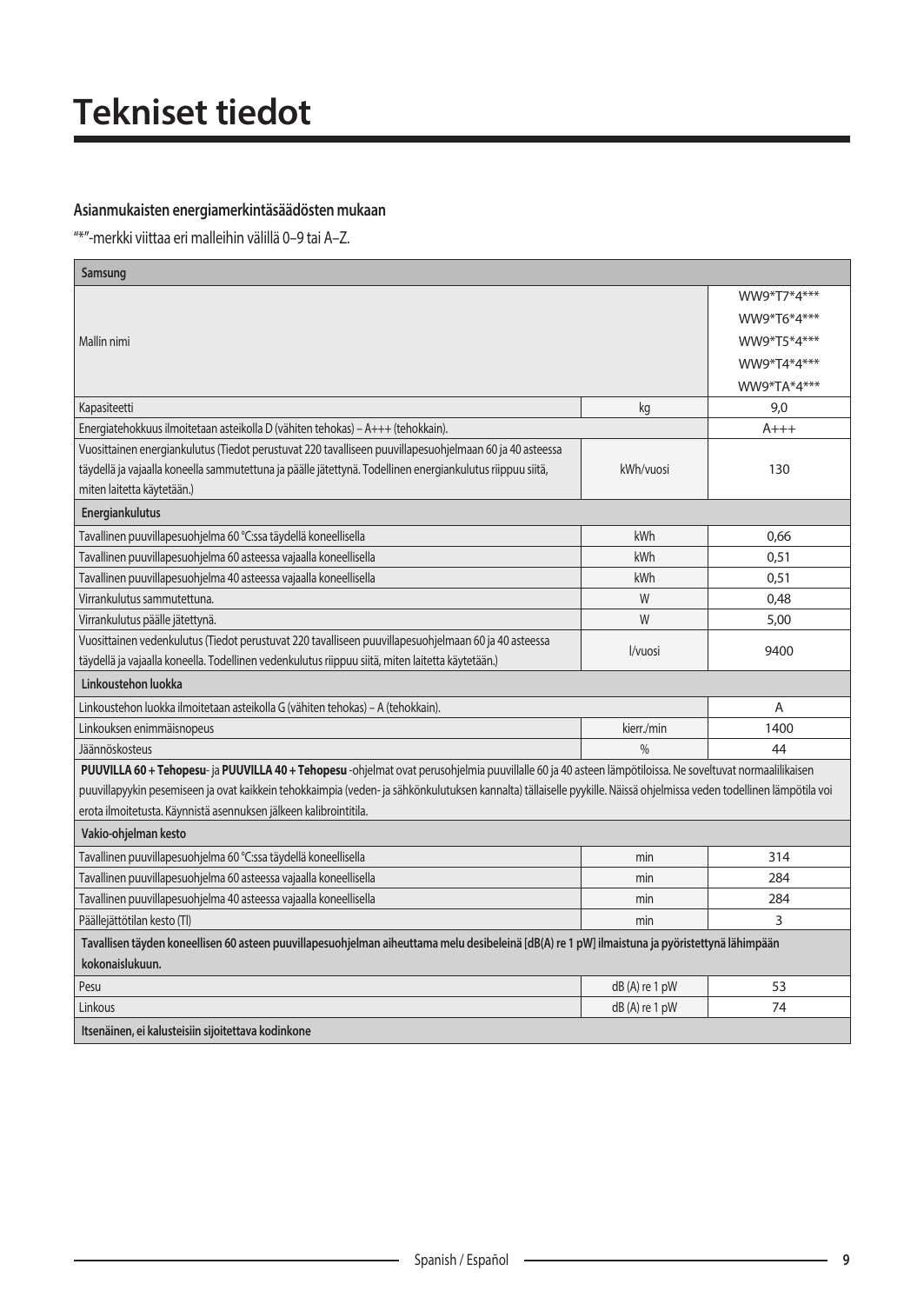### **I** samsvar med gjeldende energimerkingsbestemmelser

«\*» Stjerne(r) betyr variantmodell og kan variere (0-9) eller (A-Z).

| Samsung                                                                                                                                                      |               |             |
|--------------------------------------------------------------------------------------------------------------------------------------------------------------|---------------|-------------|
|                                                                                                                                                              |               | WW9*T7*4*** |
|                                                                                                                                                              |               | WW9*T6*4*** |
| Modellnavn                                                                                                                                                   |               | WW9*T5*4*** |
|                                                                                                                                                              |               | WW9*T4*4*** |
|                                                                                                                                                              |               | WW9*TA*4*** |
| Kapasitet                                                                                                                                                    | kg            | 9,0         |
| Effektivitetsklasse på en skala fra D (minst effektiv) til A+++ (mest effektiv)                                                                              |               | $A+++$      |
| Årlig energiforbruk (basert på 220 standard vaskeprogrammer for vanlig bomullsprogram på 60 °C og 40 °C                                                      |               |             |
| med full og delvis full maskin, og forbruket til avslåtte og påslåtte moduser. Faktisk energiforbruk avhenger                                                | kWt/år        | 130         |
| av hvordan maskinen brukes).                                                                                                                                 |               |             |
| Energiforbruk                                                                                                                                                |               |             |
| Standard bomullsprogram på 60 °C ved full maskin                                                                                                             | kWt           | 0.66        |
| Standard bomullsprogram på 60 °C ved delvis full maskin                                                                                                      | kWt           | 0.51        |
| Standard bomullsprogram på 40 °C ved delvis full maskin                                                                                                      | kWt           | 0.51        |
| Vektet strømforbruk i avslått modus.                                                                                                                         | W             | 0,48        |
| Vektet strømforbruk i påslått modus.                                                                                                                         | W             | 5,00        |
| Årlig vannforbruk (basert på 220 standard vaskeprogrammer for vanlig bomullsprogram på 60 °C og 40 °C                                                        | L/ar          | 9400        |
| med full og delvis full maskin. Faktisk vannforbruk avhenger av hvordan maskinen brukes).                                                                    |               |             |
| Effektivitetsklasse for sentrifuge                                                                                                                           |               |             |
| Effektivitetsklasse for sentrifuge på en skala fra G (minst effektiv) til A (mest effektiv)                                                                  |               | A           |
| Maksimal sentrifugehastighet                                                                                                                                 | o/min         | 1400        |
| Gjenværende fuktighet                                                                                                                                        | 0/6           | 44          |
| Programmene Bomull 60 + Intensiv og Bomull 40 + Intensiv er standardprogrammene for bomullsvask på 60 °C og 40 °C. De egner seg til vask av normalt          |               |             |
| skittent bomullstøy og er de mest effektive programmene for denne typen vask (med hensyn til vann- og energiforbruk). I disse programmene kan den faktiske   |               |             |
| vanntemperaturen avvike fra den nominelle temperaturen. Kjør kalibreringsmodus etter montering.                                                              |               |             |
| Standardprogrammets varighet                                                                                                                                 |               |             |
| Standard bomullsprogram på 60 °C ved full maskin                                                                                                             | min           | 314         |
| Standard bomullsprogram på 60 °C ved delvis full maskin                                                                                                      | min           | 284         |
| Standard bomullsprogram på 40 °C ved delvis full maskin                                                                                                      | min           | 284         |
| Varighet av påslått modus (Tl)                                                                                                                               | min           | 3           |
| Utslipp av luftbåren akustisk støy uttrykt i dB(A) re 1 pW og avrundet til nærmeste heltall under vaske- og sentrifugeringsfasene for standardprogrammet for |               |             |
| bomull på 60 °C ved full maskin:                                                                                                                             |               |             |
| Vask                                                                                                                                                         | dB(A) re 1 pW | 53          |
| Sentrifugering                                                                                                                                               | dB(A) re 1 pW | 74          |
| Frittstående                                                                                                                                                 |               |             |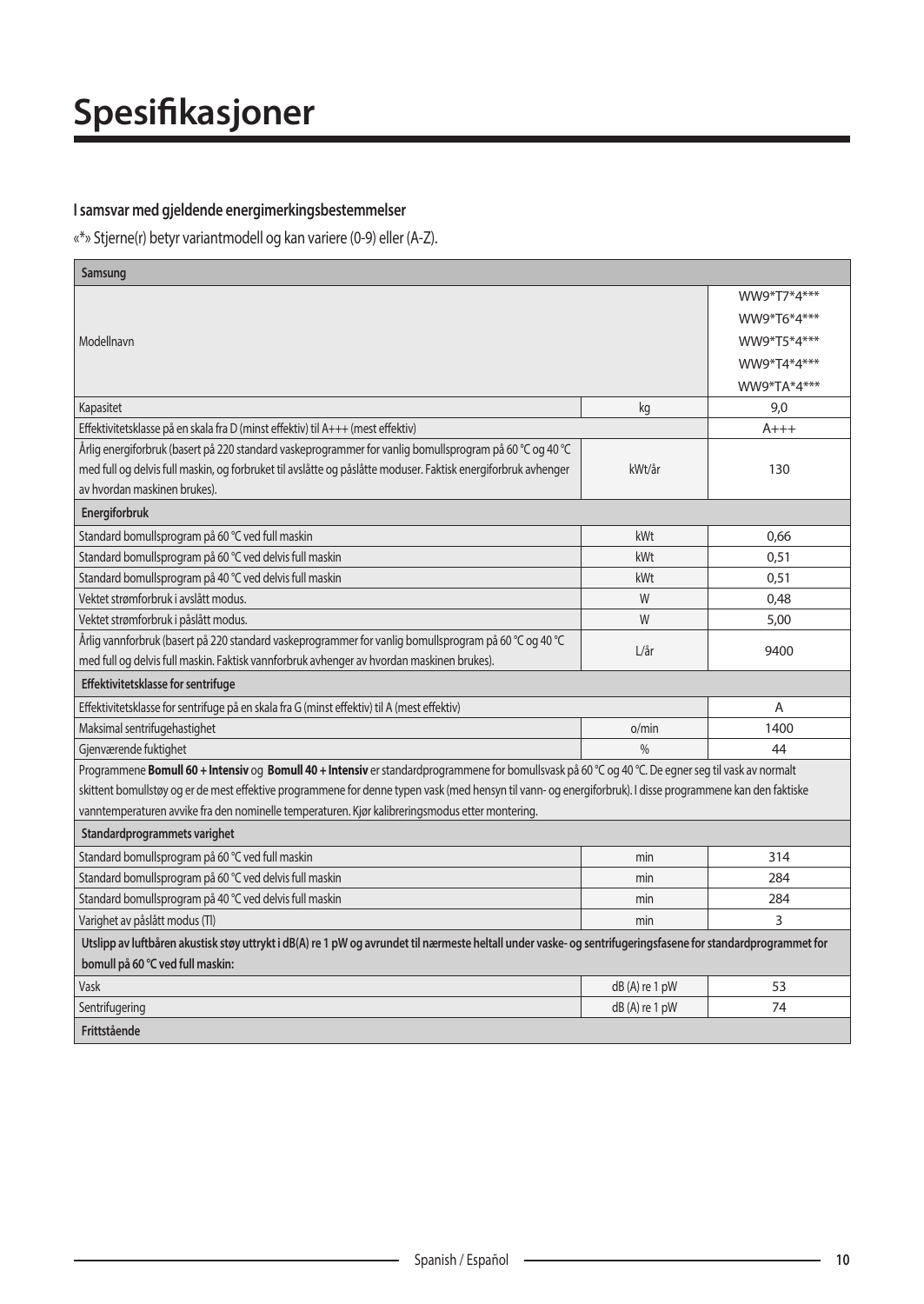### **Enligt tillämpliga energimärkningsregler**

 $\sqrt{n*''}$  Asterisk(er) innebär en variant av en modell och kan vara olika (0-9) eller (A-Z).

| Samsung                                                                                                                                                            |                 |             |
|--------------------------------------------------------------------------------------------------------------------------------------------------------------------|-----------------|-------------|
|                                                                                                                                                                    |                 | WW9*T7*4*** |
|                                                                                                                                                                    |                 | WW9*T6*4*** |
| Modellnamn                                                                                                                                                         |                 | WW9*T5*4*** |
|                                                                                                                                                                    |                 | WW9*T4*4*** |
|                                                                                                                                                                    |                 | WW9*TA*4*** |
| Kapacitet                                                                                                                                                          | kg              | 9,0         |
| Energieffektivitet på en skala från D (minst effektiv) till A+++ (effektivast).                                                                                    |                 | $A+++$      |
| Den årliga energiförbrukningen (bygger på 220 standardprogram för bomullstvätt i 60 °C och 40 °C                                                                   |                 |             |
| med full eller delvist full maskin och förbrukning i avstängt läge och kvarlämnat påslaget läge. Faktisk                                                           | kWh/år          | 130         |
| energiförbrukning varierar beroende på hur enheten används.)                                                                                                       |                 |             |
| Energiförbrukning                                                                                                                                                  |                 |             |
| Standardprogrammet för bomullstvätt i 60 °C med full maskin                                                                                                        | kWh             | 0,66        |
| Standardprogrammet för bomullstvätt i 60 °C med delvis full maskin                                                                                                 | kWh             | 0,51        |
| Standardprogrammet för bomullstvätt i 40 °C med delvis full maskin                                                                                                 | kWh             | 0,51        |
| Viktad strömförbrukning i avstängt läge.                                                                                                                           | W               | 0,48        |
| Viktad strömförbrukning i kvarlämnat påslaget läge.                                                                                                                | W               | 5,00        |
| Den faktiska vattenförbrukningen (bygger på 220 standardtvättprogram för bomullstvätt i 60 °C och 40 °C                                                            | L/ar            | 9400        |
| med full eller delvist full maskin. Faktisk vattenförbrukning varierar beroende på hur enheten används.)                                                           |                 |             |
| Centrifugeringseffektklass                                                                                                                                         |                 |             |
| Centrifugeringseffektklass på en skala från G (minst effektiv) till A (effektivast)                                                                                |                 | A           |
| Maximal centrifugeringshastighet                                                                                                                                   | vary/min        | 1400        |
| Restfukt                                                                                                                                                           | $\frac{0}{0}$   | 44          |
| Programmen Bomull 60 + Intensiv och Bomull 40 + Intensiv är "standardprogrammet för bomullstvätt 60 °C" och "standardprogrammet för bomullstvätt 40 °C". De        |                 |             |
| är lämpliga för att rengöra normalt nedsmutsad bomullstvätt och de är de mest effektiva programmen (vad gäller vatten- och energiförbrukning) för den här typen av |                 |             |
| tvätt. I de här programmen kan den faktiska vattentemperaturen skilja sig från den angivna. Kör kalibreringsläget efter installationen.                            |                 |             |
| Programlängd för standardprogram                                                                                                                                   |                 |             |
| Standardprogrammet för bomullstvätt i 60 °C med full maskin                                                                                                        | min             | 314         |
| Standardprogrammet för bomullstvätt i 60 °C med delvis full maskin                                                                                                 | min             | 284         |
| Standardprogrammet för bomullstvätt i 40 °C med delvis full maskin                                                                                                 | min             | 284         |
| Tiden för påslagningsläget (Tl)                                                                                                                                    | min             | 3           |
| Luftburet buller uttryckt i dB(A) re 1 pW och avrundat till närmaste heltal under tvätt- och centrifugeringsfaserna för standardprogrammet för bomullstvätt i 60   |                 |             |
| °C vid full maskin;                                                                                                                                                |                 |             |
| Huvudtvätt                                                                                                                                                         | dB(A) re 1 pW   | 53          |
| Centrifugering                                                                                                                                                     | $dB(A)$ re 1 pW | 74          |
| Fristående                                                                                                                                                         |                 |             |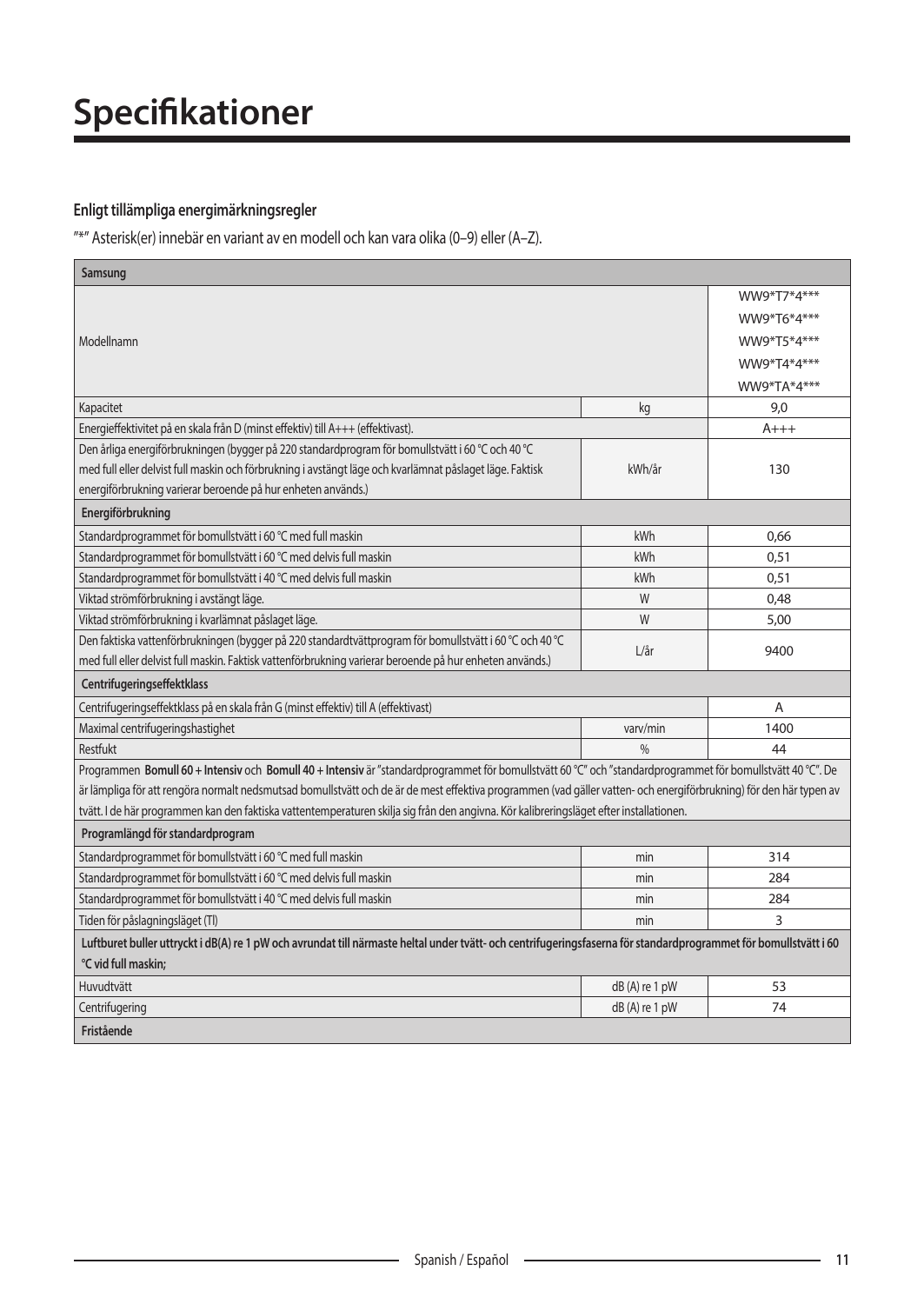# **Προδιαγραφές**

### Σύμφωνα με τους ισχύοντες κανονισμούς για τη σήμανση κατανάλωσης ενέργειας

Οι αστερίσκοι «\*» σημαίνουν παραλλαγή μοντέλου και οι τιμές τους κυμαίνονται στο εύρος (0-9) ή (A-Z).

| Samsung                                                                                                                                              |                          |             |
|------------------------------------------------------------------------------------------------------------------------------------------------------|--------------------------|-------------|
|                                                                                                                                                      |                          | WW9*T7*4*** |
|                                                                                                                                                      |                          | WW9*T6*4*** |
| Όνομα μοντέλου                                                                                                                                       |                          | WW9*T5*4*** |
|                                                                                                                                                      |                          | WW9*T4*4*** |
|                                                                                                                                                      |                          | WW9*TA*4*** |
| Χωρητικότητα                                                                                                                                         | kg                       | 9,0         |
| Eνεργειακή απόδοση σε κλίμακα από D (κατώτατη απόδοση) έως A+++ (ανώτατη απόδοση)                                                                    |                          | $A+++$      |
| Ετήσια κατανάλωση ενέργειας (Βασίζεται σε 220 τυπικούς κύκλους πλύσης με το πρόγραμμα για βαμβακερά                                                  |                          |             |
| στους 60 °C και 40 °C με πλήρες και μερικό φορτίο, καθώς και στην κατανάλωση στις καταστάσεις                                                        |                          |             |
| απενεργοποίησης και αναμονής. Η πραγματική κατανάλωση ενέργειας εξαρτάται από τον τρόπο χρήσης                                                       | kWh/έτος                 | 130         |
| της συσκευής.)                                                                                                                                       |                          |             |
| Κατανάλωση ενέργειας                                                                                                                                 |                          |             |
| Τυπικό πρόγραμμα για βαμβακερά στους 60 °C με πλήρες φορτίο                                                                                          | kWh                      | 0,66        |
| Τυπικό πρόγραμμα για βαμβακερά στους 60 °C με μερικό φορτίο                                                                                          | kWh                      | 0,51        |
| Τυπικό πρόγραμμα για βαμβακερά στους 40 °C με μερικό φορτίο                                                                                          | kWh                      | 0,51        |
| Σταθμισμένη κατανάλωση ενέργειας στην κατάσταση απενεργοποίησης.                                                                                     | W                        | 0,48        |
| Σταθμισμένη κατανάλωση ενέργειας στην κατάσταση αναμονής                                                                                             | W                        | 5,00        |
| Ετήσια κατανάλωση νερού (Βασίζεται σε 220 τυπικούς κύκλους πλύσης με το πρόγραμμα για βαμβακερά                                                      |                          |             |
| στους 60 °C και 40 °C με πλήρες και μερικό φορτίο. Η πραγματική κατανάλωση νερού εξαρτάται από τον                                                   | Ι/έτος                   | 9400        |
| τρόπο χρήσης της συσκευής.)                                                                                                                          |                          |             |
| Κατηγορία απόδοσης περιδίνησης                                                                                                                       |                          |             |
| Κατηγορία απόδοσης στυψίματος με περιδίνηση σε κλίμακα από G (κατώτατη απόδοση) έως A (ανώτατη απόδοση)                                              |                          | A           |
| Μέγιστη ταχύτητα περιδίνησης                                                                                                                         | $\sigma$ .a. $\lambda$ . | 1400        |
| Απομένουσα υγρασία                                                                                                                                   | $\frac{0}{0}$            | 44          |
| Τα προγράμματα Βαμβακερά 60 + Εντατικό πλύσιμο και Βαμβακερά 40 + Εντατικό πλύσιμο είναι το «τυπικό πρόγραμμα για βαμβακερά στους 60 °C» και το      |                          |             |
| «τυπικό πρόγραμμα για βαμβακερά στους 40 °C». Είναι κατάλληλα για τον καθαρισμό κανονικά λερωμένων βαμβακερών ρούχων και είναι τα πιο αποτελεσματικά |                          |             |
| προγράμματα (όσον αφορά την κατανάλωση νερού και ενέργειας) για αυτόν τον τύπο ρούχων. Σε αυτά τα προγράμματα, η πραγματική θερμοκρασία του νερού    |                          |             |
| ενδέχεται να διαφέρει από την αναγραφόμενη θερμοκρασία. Μετά την εγκατάσταση, εκτελέστε τη λειτουργία βαθμονόμησης.                                  |                          |             |
| Διάρκεια του τυπικού προγράμματος                                                                                                                    |                          |             |
| Τυπικό πρόγραμμα για βαμβακερά στους 60 °C με πλήρες φορτίο                                                                                          | λεπτά                    | 314         |
| Τυπικό πρόγραμμα για βαμβακερά στους 60 °C με μερικό φορτίο                                                                                          | λεπτά                    | 284         |
| Τυπικό πρόγραμμα για βαμβακερά στους 40 °C με μερικό φορτίο                                                                                          | λεπτά                    | 284         |
| Διάρκεια κατάστασης αναμονής (Tl)                                                                                                                    | λεπτά                    | 3           |
| Εκπομπές αερόφερτου ακουστικού θορύβου, εκφραζόμενες σε dB(A) re 1 pW και στρογγυλοποιημένες στον πλησιέστερο ακέραιο, κατά τη διάρκεια των          |                          |             |
| φάσεων πλύσης και στυψίματος στο τυπικό πρόγραμμα για βαμβακερά στους 60 °C με πλήρες φορτίο:                                                        |                          |             |
| Πλύση                                                                                                                                                | $dB(A)$ re 1 pW          | 53          |
| Στύψιμο                                                                                                                                              | $dB(A)$ re 1 pW          | 74          |
| Αυτόνομο                                                                                                                                             |                          |             |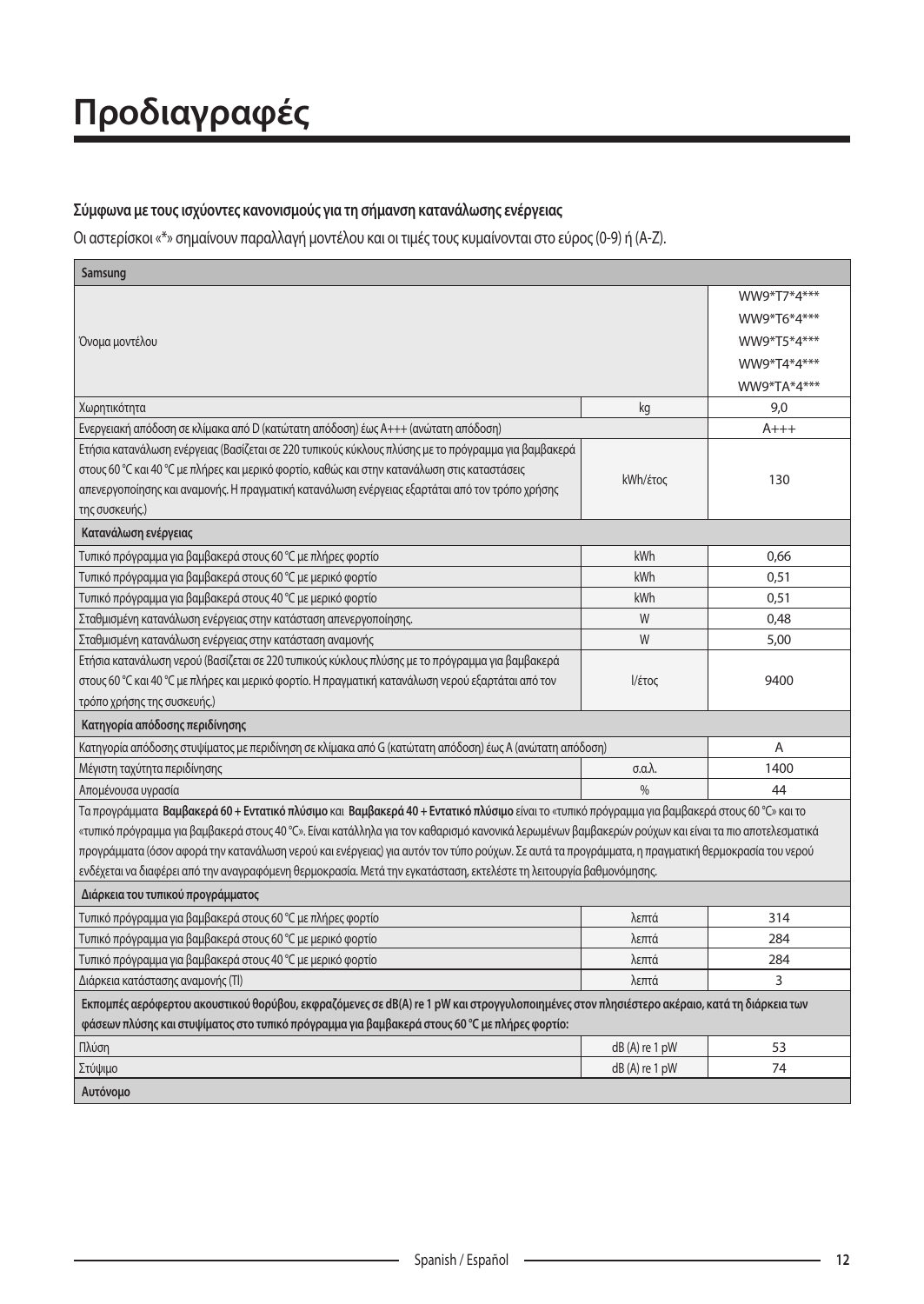#### Zgodnie z obowiązującymi przepisami dotyczącymi oznakowania zużycia energii

Znak gwiazdki "\*" oznacza wersję modelu. Zamiast gwiazdki mogą występować również cyfry (0-9) lub litery (A-Z).

| Samsung                                                                                                                                                        |                   |             |
|----------------------------------------------------------------------------------------------------------------------------------------------------------------|-------------------|-------------|
|                                                                                                                                                                |                   | WW9*T7*4*** |
|                                                                                                                                                                |                   | WW9*T6*4*** |
| Nazwa modelu                                                                                                                                                   |                   | WW9*T5*4*** |
|                                                                                                                                                                |                   | WW9*T4*4*** |
|                                                                                                                                                                |                   | WW9*TA*4*** |
| Pojemność                                                                                                                                                      | kg                | 9,0         |
| Klasa energooszczędności w skali od D (najmniej wydajna) do A+++ (najbardziej wydajna)                                                                         |                   | $A+++$      |
| Roczne zużycie energii (oszacowane na podstawie 220 standardowych cykli prania dla standardowego                                                               |                   |             |
| programu Bawełna w temperaturze 60 °C i 40 °C, przy pełnym i częściowym załadowaniu pralki, oraz na                                                            |                   |             |
| podstawie zużycia energii w trybach wyłączenia i pozostawienia pralki włączonej na pewien czas (tryb                                                           | kWh/rok           | 130         |
| czuwania). Rzeczywiste zużycie energii będzie zależeć od sposobu wykorzystania urządzenia).                                                                    |                   |             |
| Zużycie energii                                                                                                                                                |                   |             |
| Standardowy program Bawełna 60 °C przy pełnym załadowaniu                                                                                                      | kWh               | 0,66        |
| Standardowy program Bawełna 60 °C przy częściowym załadowaniu                                                                                                  | kWh               | 0,51        |
| Standardowy program Bawełna 40 °C przy częściowym załadowaniu                                                                                                  | kWh               | 0.51        |
| Ważone zużycie energii w trybie wyłączenia                                                                                                                     | W                 | 0,48        |
| Ważone zużycie energii w trybie czuwania                                                                                                                       | W                 | 5,00        |
| Roczne zużycie wody (oszacowane na podstawie 220 standardowych cykli prania dla programu Bawełna w                                                             |                   |             |
| temperaturze 60 °C i 40 °C przy pełnym i częściowym załadowaniu pralki. Rzeczywiste zużycie wody będzie                                                        | l/rok             | 9400        |
| zależeć od sposobu wykorzystania urządzenia).                                                                                                                  |                   |             |
| Klasa efektywności wirowania                                                                                                                                   |                   |             |
| Klasa efektywności suszenia w skali od G (najmniej wydajna) do A (najbardziej wydajna)                                                                         |                   | A           |
| Maksymalna prędkość wirowania                                                                                                                                  | obr./min          | 1400        |
| Wilgotność resztkowa                                                                                                                                           | $\frac{0}{0}$     | 44          |
| Programy Bawełna 60 + Intensywne i Bawełna 40 + Intensywne to programy "standardowy program Bawełna 60 °C" i "standardowy program Bawełna 40 °C".              |                   |             |
| Programy te służą do prania normalnie zabrudzonych ubrań bawełnianych. Są najbardziej wydajne pod względem zużycia wody i energii właśnie do tego typu prania. |                   |             |
| Rzeczywista temperatura wody w tych programach może się różnić od wartości deklarowanej. Po zakończeniu instalacji uruchom tryb kalibracji.                    |                   |             |
| Czas trwania programu standardowego                                                                                                                            |                   |             |
| Standardowy program Bawełna 60 °C przy pełnym załadowaniu                                                                                                      | min               | 314         |
| Standardowy program Bawełna 60 °C przy częściowym załadowaniu                                                                                                  | min               | 284         |
| Standardowy program Bawełna 40 °C przy częściowym załadowaniu                                                                                                  | min               | 284         |
| Czas trwania trybu czuwania (TI)                                                                                                                               | min               | 3           |
| Poziom emitowanego hałasu wyrażony jest w jednostkach dB(A) odpowiadających mocy 1 pW i zaokrąglony do najbliższej liczby całkowitej podczas prania i          |                   |             |
| wirowania w standardowym programie prania bawełny w 60 °C przy pełnym załadowaniu                                                                              |                   |             |
| Pranie                                                                                                                                                         | $dB(A)$ przy 1 pW | 53          |
| Wirowanie                                                                                                                                                      | $dB(A)$ przy 1 pW | 74          |
| Urzadzenie wolnostojące                                                                                                                                        |                   |             |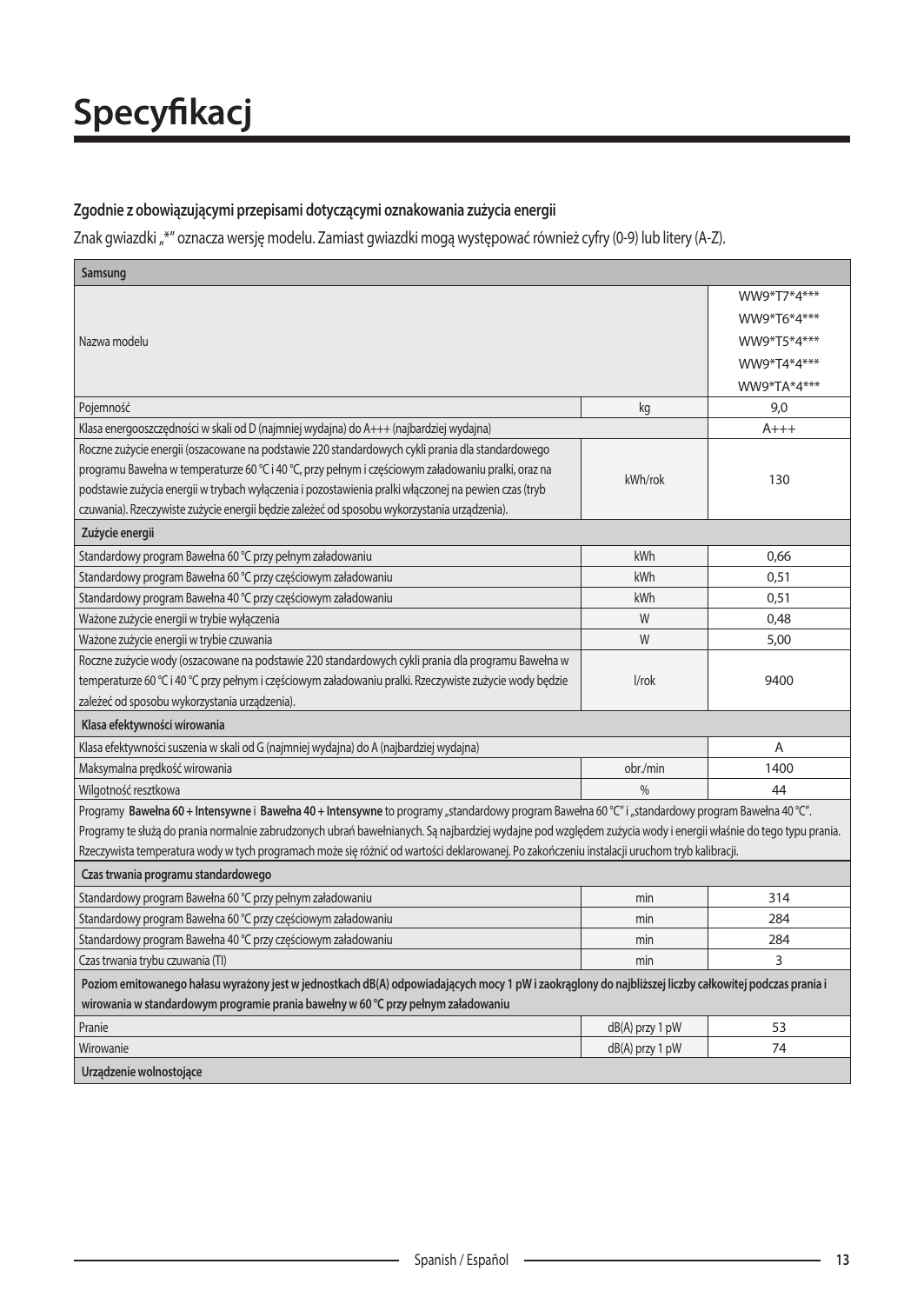### Në përputhje me rregulloret e zbatueshme për etiketimin e energjisë

.(Z-A (ose) 0-9 (ndryshojnë të mund dhe ndryshueshëm të model shënojnë Yjet"\*"

| Samsung                                                                                                                                                           |                 |             |
|-------------------------------------------------------------------------------------------------------------------------------------------------------------------|-----------------|-------------|
|                                                                                                                                                                   |                 | WW9*T7*4*** |
|                                                                                                                                                                   |                 | WW9*T6*4*** |
| Emri i modelit                                                                                                                                                    |                 | WW9*T5*4*** |
|                                                                                                                                                                   |                 | WW9*T4*4*** |
|                                                                                                                                                                   |                 | WW9*TA*4*** |
| Kapaciteti                                                                                                                                                        | kg              | 9,0         |
| Efikasiteti i energjisë në shkallë nga D (efikasiteti më i ulët) deri në A+++ (efikasiteti më i lartë)                                                            |                 | $A+++$      |
| Konsumi vjetor i energjisë (bazohet në 220 ciklet standarde të larjes për procesin standard të të pambuktave                                                      |                 |             |
| në 60 ℃ dhe 40 ℃ me ngarkesë të plotë dhe të pjesshme dhe konsumin për modalitetet aktive dhe joaktive.                                                           | kWh/vit         | 130         |
| Konsumi real i energjisë do të varet nga mënyra e përdorimit të pajisjes.)                                                                                        |                 |             |
| Konsumi i energjisë                                                                                                                                               |                 |             |
| Programi standard i të pambuktave 60 °C në ngarkesë të plotë                                                                                                      | kWh             | 0,66        |
| Programi standard i të pambuktave 60 °C në ngarkesë të pjesshme                                                                                                   | kWh             | 0,51        |
| Programi standard i të pambuktave 40 °C në ngarkesë të pjesshme                                                                                                   | kWh             | 0,51        |
| Konsumi i llogaritur i energjisë për modalitetin "fikur".                                                                                                         | W               | 0,48        |
| Konsumi i llogaritur i energjisë për modalitetin "ndezur".                                                                                                        | W               | 5,00        |
| Konsumi vjetor i ujit (bazohet në 220 ciklet standarde të larjes për procesin standard të të pambuktave në 60                                                     |                 |             |
| °C dhe 40 °C me ngarkesë të plotë dhe të pjesshme. Konsumi real i ujit do të varet nga mënyra e përdorimit                                                        | $L/v$ it        | 9400        |
| të pajisjes.)                                                                                                                                                     |                 |             |
| Kategoria e efikasitetit të centrifugimit                                                                                                                         |                 |             |
| Kategoria e efikasitetit të tharjes me centrifugim në shkallë nga G (efikasiteti më i ulët) deri në A (efikasiteti më i lartë)                                    |                 | A           |
| Shpejtësia maksimale e centrifugimit                                                                                                                              | rpm             | 1400        |
| Lagështia e mbetur                                                                                                                                                | $\frac{0}{0}$   | 44          |
| Programet COTTON (TË PAMBUKTA)60 + Intensive (Intensiv) dhe COTTON (TË PAMBUKTA)40 + Intensive (Intensiv) janë "programi standard për të pambuktat                |                 |             |
| 60 °C" dhe "programi standard për të pambuktat 40 °C". Janë të përshtatshme për pastrimin e rrobave të pambukta me ndotje normale dhe janë më efikaset (për       |                 |             |
| sa i përket konsumit të ujit dhe të energjisë) për këtë lloj rrobash. Në këto programe, temperatura aktuale e ujit mund të ndryshojë nga temperatura e deklaruar. |                 |             |
| Ekzekutoni modalitetin e kalibrimit pas instalimit.                                                                                                               |                 |             |
| Kohëzgjatja e programit standard                                                                                                                                  |                 |             |
| Programi standard i të pambuktave 60 °C në ngarkesë të plotë                                                                                                      | min             | 314         |
| Programi standard i të pambuktave 60 °C në ngarkesë të pjesshme                                                                                                   | min             | 284         |
| Programi standard i të pambuktave 40 °C në ngarkesë të pjesshme                                                                                                   | min             | 284         |
| Kohëzgjatja e modalitetit "ndezur" (Tl)                                                                                                                           | min             | 3           |
| Emetimet e zhurmës në ajër, të shprehura në dB(A) re 1 pW dhe të rrumbullakosura në numrin e plotë më të afërt, gjatë fazave të larjes dhe të centrifugimit për   |                 |             |
| programin standard të të pambuktave në 60 °C në ngarkesë të plotë;                                                                                                |                 |             |
| Larje                                                                                                                                                             | $dB(A)$ re 1 pW | 53          |
| Centrifugim                                                                                                                                                       | $dB(A)$ re 1 pW | 74          |
| E pamontuar                                                                                                                                                       |                 |             |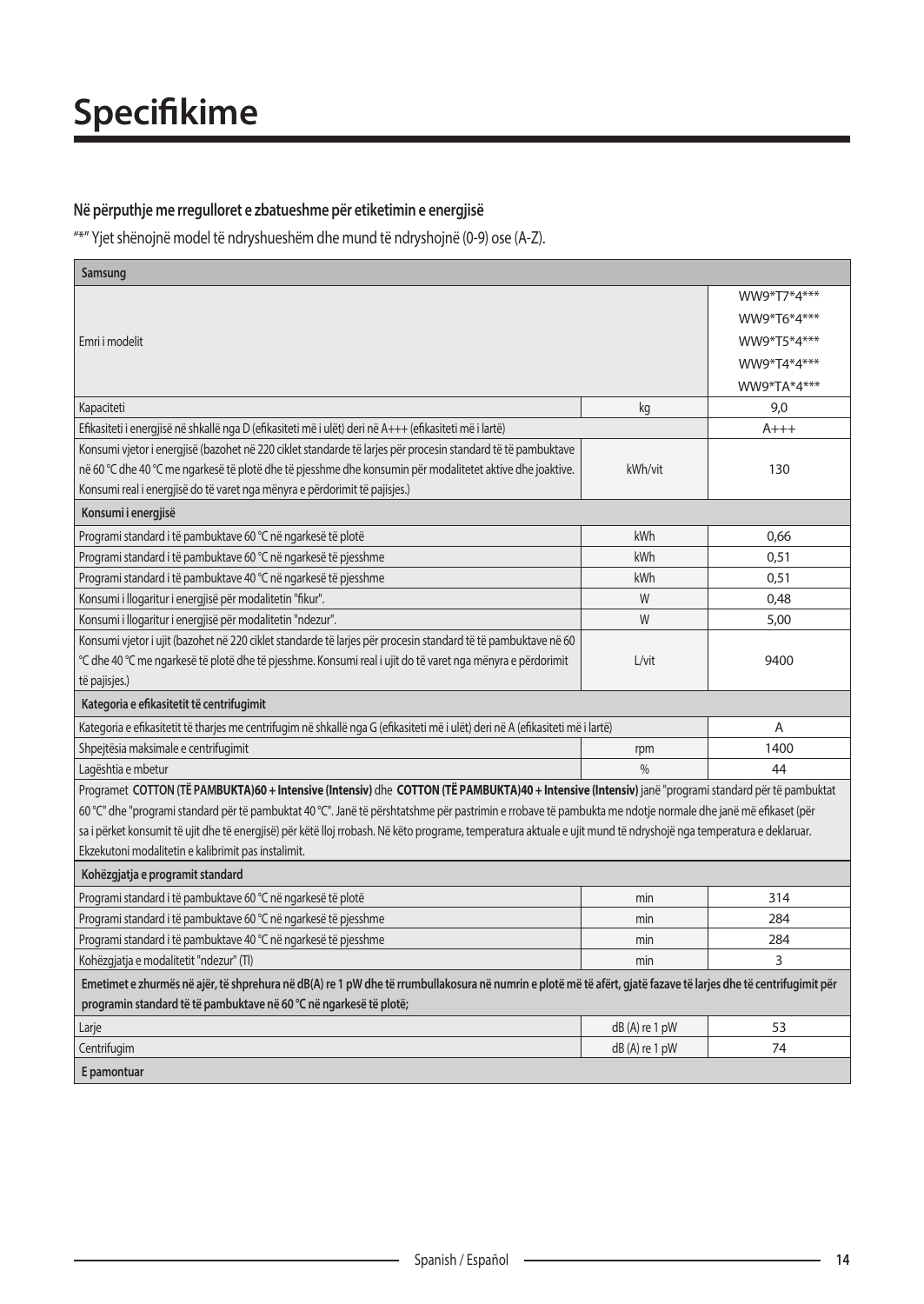# **Спецификации**

#### В съответствие с валидните разпоредби за енергийно етикетиране

"\*" Звездичка означава вариант на модел, който може да се променя чрез заместване с (0-9) или (A-Z).

| Samsung                                                                                                                                                 |                 |             |
|---------------------------------------------------------------------------------------------------------------------------------------------------------|-----------------|-------------|
|                                                                                                                                                         |                 | WW9*T7*4*** |
|                                                                                                                                                         |                 | WW9*T6*4*** |
| Име на модел                                                                                                                                            |                 | WW9*T5*4*** |
|                                                                                                                                                         |                 | WW9*T4*4*** |
|                                                                                                                                                         |                 | WW9*TA*4*** |
| Капацитет                                                                                                                                               | КΓ              | 9,0         |
| Клас енергийна ефективност по скала от D (най-малко ефективна) до A+++ (най-ефективна)                                                                  |                 | $A+++$      |
| Годишната консумация на енергия (Въз основа на 220 стандартни цикъла на пране за стандартната                                                           |                 |             |
| програма Памук при 60 °С и 40 °С при пълно и частично зареждане на машината и консумацията при                                                          |                 |             |
| включен и изключен режим. Действителната консумация на енергия зависи от това как се използва                                                           | КвЧ/г           | 130         |
| уредът.)                                                                                                                                                |                 |             |
| Консумация на енергия                                                                                                                                   |                 |             |
| Стандартна програма Памук при 60 °С и пълно зареждане                                                                                                   | КвЧ             | 0,66        |
| Стандартна програма Памук при 60 °С и частично зареждане                                                                                                | КвЧ             | 0.51        |
| Стандартна програма Памук при 40 °С и частично зареждане                                                                                                | КвЧ             | 0,51        |
| Претеглена консумация на енергия при изключен режим.                                                                                                    | W               | 0,48        |
| Претеглена консумация на енергия при оставен включен режим.                                                                                             | W               | 5,00        |
| Годишната консумация на вода (Въз основа на 220 стандартни цикъла на пране за стандартната                                                              |                 |             |
| програма Памук при 60 °С и 40 °С при пълно и частично зареждане. Действителната консумация на                                                           | Л/г             | 9400        |
| вода зависи от това как се използва уредът.)                                                                                                            |                 |             |
| Клас ефективност на центрофугата                                                                                                                        |                 |             |
| Клас ефективност на сушене на центрофугата по скала от G (най-малко ефективна) до A (най-ефективна)                                                     |                 | A           |
| Макс. скорост на центрофугата                                                                                                                           | об./мин.        | 1400        |
| Остатъчна влага                                                                                                                                         | $\frac{0}{0}$   | 44          |
| Програмите СОТТОN (ПАМУК) 60+Intensive(Интензивно) и СОТТОN (ПАМУК) 40+Intensive(Интензивно) са стандартната програма за памук при 60 °С и              |                 |             |
| стандартната програма за памук при 40 °С. Те са подходящи за почистване на нормално замърсени памучни дрехи и са най-ефективни(относно консумацията     |                 |             |
| на вода и електричество) за такъв вид пране. В тези програми действителната температура на водата може да се различава от обявената. След инсталирането |                 |             |
| изпълнете Режим на калибриране.                                                                                                                         |                 |             |
| Продължителност на стандартната програма                                                                                                                |                 |             |
| Стандартна програма Памук при 60 °С и пълно зареждане                                                                                                   | мин.            | 314         |
| Стандартна програма Памук при 60 °С и частично зареждане                                                                                                | МИН.            | 284         |
| Стандартна програма Памук при 40 °С и частично зареждане                                                                                                | мин.            | 284         |
| Продължителността на включен режим (TI)                                                                                                                 | МИН.            | 3           |
| Излъчване на акустичен шум, изразено в dB(A) re 1 pW и закръглено до най-близкото цяло число по време на фази на пране и центрофугиране за              |                 |             |
| стандартна програма Памук при 60 °С и пълно зареждане;                                                                                                  |                 |             |
| Пране                                                                                                                                                   | $dB(A)$ re 1 pW | 53          |
| Центрофуга                                                                                                                                              | $dB(A)$ re 1 pW | 74          |
| Самостоятелна                                                                                                                                           |                 |             |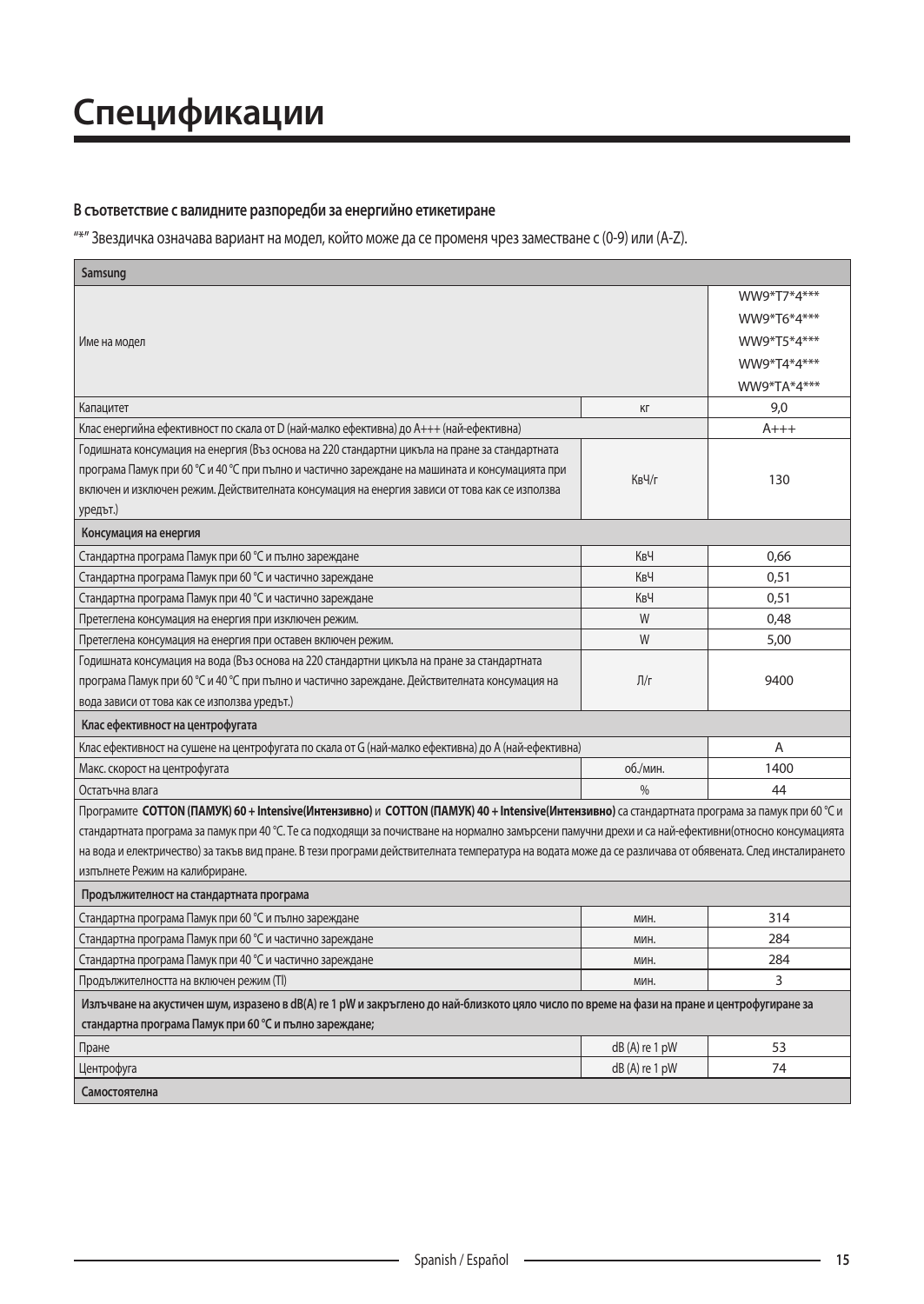### U skladu s primjenjivim propisima za označavanje energetske učinkovitosti

"\*" Zvjezdice ukazuju na varijantu modela i mogu se zamijeniti različitim znakovima (0 – 9) ili (A – Z).

| Samsung                                                                                                                                                                 |                 |             |
|-------------------------------------------------------------------------------------------------------------------------------------------------------------------------|-----------------|-------------|
|                                                                                                                                                                         |                 | WW9*T7*4*** |
|                                                                                                                                                                         |                 | WW9*T6*4*** |
| Naziv modela                                                                                                                                                            |                 | WW9*T5*4*** |
|                                                                                                                                                                         |                 | WW9*T4*4*** |
|                                                                                                                                                                         |                 | WW9*TA*4*** |
| Kapacitet                                                                                                                                                               | kg              | 9,0         |
| Energetska učinkovitost na skali od D (najmanje učinkovito) do A+++ (najučinkovitije)                                                                                   |                 | $A+++$      |
| Vrijednost godišnje potrošnje energije (temelji se na 220 standardnih ciklusa pranja s programima za pamuk                                                              |                 |             |
| pri 60 °C i 40 °C uz punu i djelomično napunjenu perilicu te na potrošnji kada je perilica isključena i kada se                                                         | kWh/god.        | 130         |
| nalazi u stanju spremnosti za rad. Stvarna potrošnja energije ovisit će o načinu upotrebe uređaja.)                                                                     |                 |             |
| Potrošnja energije                                                                                                                                                      |                 |             |
| Standardni program za pamuk pri 60 °C uz punu perilicu                                                                                                                  | kWh             | 0.66        |
| Standardni program za pamuk pri 60 °C uz djelomično napunjenu perilicu                                                                                                  | kWh             | 0.51        |
| Standardni program za pamuk pri 40 °C uz djelomično napunjenu perilicu                                                                                                  | kWh             | 0.51        |
| Ponderirana potrošnja energije kad je perilica isključena.                                                                                                              | W               | 0,48        |
| Ponderirana potrošnja energije kad je perilica uključena.                                                                                                               | W               | 5,00        |
| Vrijednost godišnje potrošnje vode (temelji se na 220 standardnih ciklusa pranja s programima za pamuk pri                                                              |                 |             |
| 60 °C i 40 °C uz punu i djelomično napunjenu perilicu. Stvarna potrošnja vode ovisit će o načinu upotrebe                                                               | l/god.          | 9400        |
| uređaja.)                                                                                                                                                               |                 |             |
| Klasa učinkovitosti centrifugiranja                                                                                                                                     |                 |             |
| Klasa učinkovitosti sušenja pri centrifugiranju na skali od G (najmanje učinkovito) do A (najučinkovitije)                                                              |                 | A           |
| Maksimalna brzina centrifugiranja                                                                                                                                       | okr./min        | 1400        |
| Preostala vlaga                                                                                                                                                         | 0/6             | 44          |
| Programi COTTON (PAMUK)60 + Intensive(Intenzivno) i COTTON (PAMUK)40 + Intensive(Intenzivno) standardni su programi Pamuk 60 °C i Pamuk 40 °C.                          |                 |             |
| Prikladni su za pranje umjereno zaprljanog pamučnog rublja i najučinkovitiji su (u odnosu na vodu i potrošnju energije) za tu vrstu rublja. U tim se programima stvarna |                 |             |
| temperatura vode može razlikovati od deklarirane. Nakon montaže pokrenite Način rada za kalibraciju.                                                                    |                 |             |
| Trajanje standardnog programa                                                                                                                                           |                 |             |
| Standardni program za pamuk pri 60 °C uz punu perilicu                                                                                                                  | min             | 314         |
| Standardni program za pamuk pri 60 °C uz djelomično napunjenu perilicu                                                                                                  | min             | 284         |
| Standardni program za pamuk pri 40 °C uz djelomično napunjenu perilicu                                                                                                  | min             | 284         |
| Trajanje stanja spremnosti za rad (Tl)                                                                                                                                  | min             | 3           |
| Prijenos buke zrakom izražava se u jedinici dB(A) re 1 pW i zaokružuje se na najbliži cijeli broj tijekom ciklusa pranja i centrifugiranja sa standardnim               |                 |             |
| programom za pamuk pri 60 °C uz punu perilicu.                                                                                                                          |                 |             |
| Pranje                                                                                                                                                                  | $dB(A)$ re 1 pW | 53          |
| Centrifugiranje                                                                                                                                                         | $dB(A)$ re 1 pW | 74          |
| Samostojeća                                                                                                                                                             |                 |             |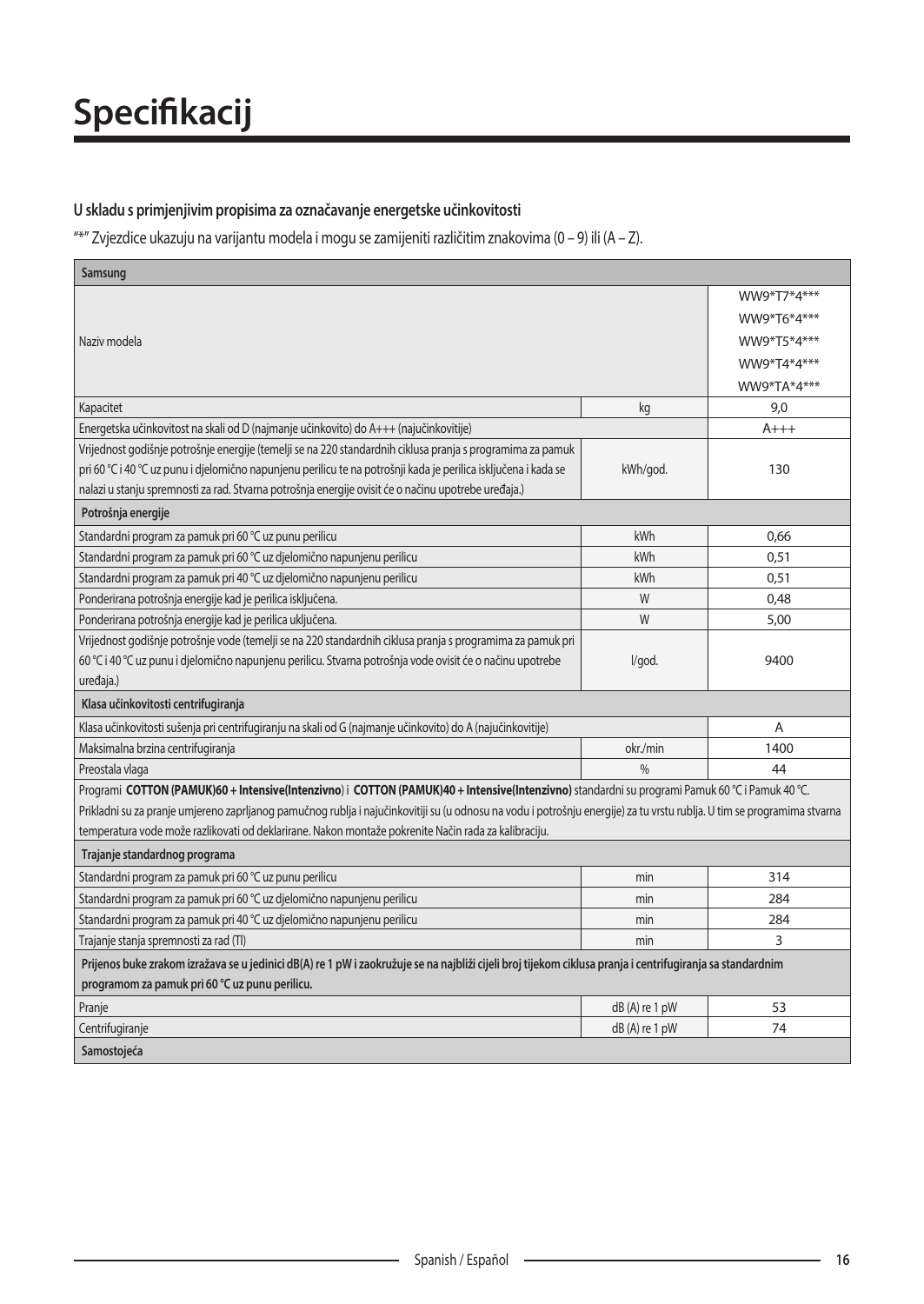# **Technické údaje**

### Splňuje platná nařízení týkající se energetických označení

"\*" Hvězdička nebo hvězdičky představují variantu modelu a mohou mít hodnotu (0-9) nebo (A-Z).

| Samsung                                                                                                                                                           |                 |             |
|-------------------------------------------------------------------------------------------------------------------------------------------------------------------|-----------------|-------------|
|                                                                                                                                                                   |                 | WW9*T7*4*** |
|                                                                                                                                                                   |                 | WW9*T6*4*** |
| Název modelu                                                                                                                                                      |                 | WW9*T5*4*** |
|                                                                                                                                                                   |                 | WW9*T4*4*** |
|                                                                                                                                                                   |                 | WW9*TA*4*** |
| Kapacita                                                                                                                                                          | kg              | 9,0         |
| Energetická účinnost na stupnici od D (nejméně účinná) po A+++ (nejúčinnější)                                                                                     |                 | $A+++$      |
| Roční spotřeba energie (Odpovídá 220 standardním pracím cyklům při standardním programu pro praní                                                                 |                 |             |
| bavlny při 60 °C a 40 °C a úplném či částečném naplnění a spotřebě při vypnutém a zapnutém spotřebiči.                                                            | kWh/rok         | 130         |
| Skutečná spotřeba energie závisí na způsobu použití spotřebiče.)                                                                                                  |                 |             |
| Spotřeba energie                                                                                                                                                  |                 |             |
| Standardní program pro praní bavlny při 60 °C a plném naplnění                                                                                                    | kWh             | 0,66        |
| Standardní program pro praní bavlny při 60 °C a částečném naplnění                                                                                                | kWh             | 0,51        |
| Standardní program pro praní bavlny při 40 °C a částečném naplnění                                                                                                | kWh             | 0,51        |
| Vážená spotřeba energie při vypnutém spotřebiči.                                                                                                                  | W               | 0,48        |
| Vážená spotřeba energie po ukončení programu.                                                                                                                     | W               | 5,00        |
| Roční spotřeba vody (Odpovídá 220 standardním pracím cyklům při standardním programu pro praní                                                                    |                 |             |
| bavlny při 60 °C a 40 °C při úplném či částečném naplnění. Skutečná spotřeba vody závisí na způsobu použití                                                       | litrů/rok       | 9400        |
| spotřebiče.)                                                                                                                                                      |                 |             |
| Třída účinnosti odstřeďování                                                                                                                                      |                 |             |
| Třída účinnosti odstřeďování na stupnici od G (nejméně účinná) po A (nejúčinnější)                                                                                |                 | Α           |
| Maximální rychlost odstřeďování                                                                                                                                   | ot./min         | 1400        |
| Zbytková vlhkost                                                                                                                                                  | 0/6             | 44          |
| Programy COTTON (BAVLNA)60 + Intensive(Intenzivní praní) a COTTON (BAVLNA)40 + Intensive(Intenzivní praní) představují "standardní program pro                    |                 |             |
| praní bavlny při 60 °C" a "standardní program pro praní bavlny při 40 °C". Jsou vhodné k praní běžně znečištěného bavlněného oblečení a jsou pro tento typ prádla |                 |             |
| (vzhledem ke spotřebě vody a energie) nejúčinnější. Během těchto programů se skutečná teplota vody může lišit od teploty uvedené v názvu programu. Po instalaci   |                 |             |
| spusťte režim kalibrace.                                                                                                                                          |                 |             |
| Doba trvání standardního programu                                                                                                                                 |                 |             |
| Standardní program pro praní bavlny při 60 °C a plném naplnění                                                                                                    | min             | 314         |
| Standardní program pro praní bavlny při 60 °C a částečném naplnění                                                                                                | min             | 284         |
| Standardní program pro praní bavlny při 40 °C a částečném naplnění                                                                                                | min             | 284         |
| Doba trvání po ukončení programu (TI)                                                                                                                             | min             | 3           |
| Emise akustického hluku uváděné v dB (A) na 1 pW a zaokrouhlené na nejbližší celé číslo ve fázích praní a odstřeďování při standardním programu pro praní         |                 |             |
| bavlny při 60 °C a plném naplnění;                                                                                                                                |                 |             |
| Praní                                                                                                                                                             | $dB(A)$ na 1 pW | 53          |
| Odstřeďování                                                                                                                                                      | dB (A) na 1 pW  | 74          |
| Volně stojící                                                                                                                                                     |                 |             |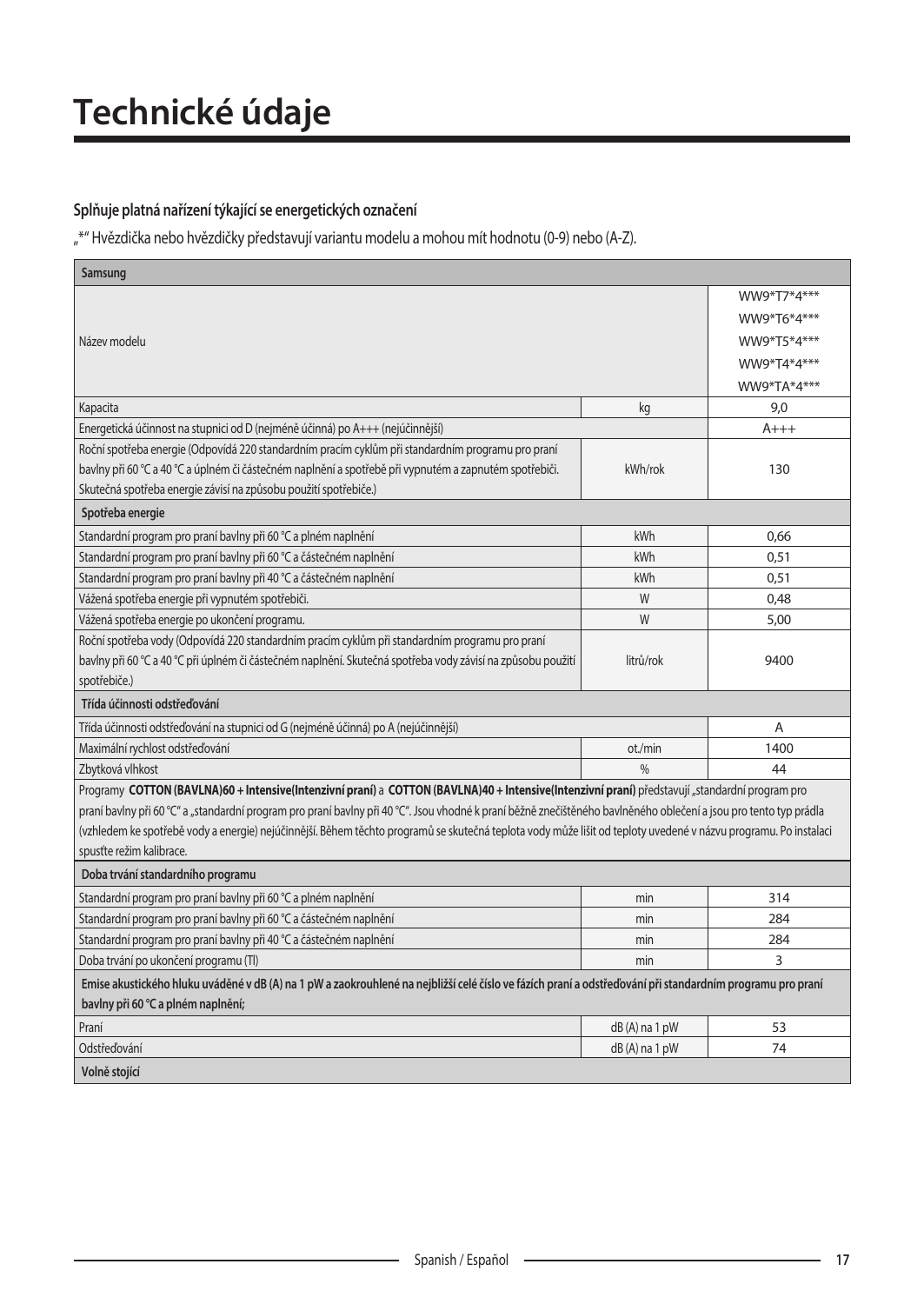### Vastavalt kehtivatele energiamärgistuse määrustele

\* Tärnid tähistavad mudelit, mis võib varieeruda (0–9) või (A–Z).

| Samsung                                                                                                                                                         |                         |             |
|-----------------------------------------------------------------------------------------------------------------------------------------------------------------|-------------------------|-------------|
|                                                                                                                                                                 |                         | WW9*T7*4*** |
|                                                                                                                                                                 |                         | WW9*T6*4*** |
| Mudeli nimi                                                                                                                                                     |                         | WW9*T5*4*** |
|                                                                                                                                                                 |                         | WW9*T4*4*** |
|                                                                                                                                                                 |                         | WW9*TA*4*** |
| Mahutavus                                                                                                                                                       | kg                      | 9,0         |
| Energiatõhusus skaalal D (kõige vähem tõhus) kuni A+++ (kõige tõhusam)                                                                                          |                         | $A+++$      |
| Aastane energiatarve (Põhineb 220 standardsel pesemistsüklil standardse puuvillaprogrammiga                                                                     |                         |             |
| temperatuuridel 60 °C ja 40 °C täieliku ja osalise pesukoguse korral ning väljalülitatud ja ooterežiimis. Tegelik                                               | kWh/a                   | 130         |
| energiatarve sõltub seadme kasutamisest.)                                                                                                                       |                         |             |
| Energiatarve                                                                                                                                                    |                         |             |
| Standardne 60 °C puuvillaprogramm täieliku pesukogusega                                                                                                         | kWh                     | 0,66        |
| Standardne 60 °C puuvillaprogramm osalise pesukogusega                                                                                                          | kWh                     | 0,51        |
| Standardne 40 °C puuvillaprogramm osalise pesukogusega                                                                                                          | kWh                     | 0,51        |
| Väljalülitatud režiimi kaalutud voolutarve                                                                                                                      | W                       | 0,48        |
| Ooterežiimi kaalutud voolutarve                                                                                                                                 | W                       | 5,00        |
| Aastane veekulu (Põhineb 220 standardsel pesemistsüklil standardse puuvillaprogrammiga temperatuuridel                                                          | 1/a                     | 9400        |
| 60 °C ja 40 °C täieliku ja osalise pesukoguse korral. Tegelik veekulu sõltub seadme kasutamisest.)                                                              |                         |             |
| Tsentrifuugimistõhususe klass                                                                                                                                   |                         |             |
| Tsentrifuugimisega kuivatamise tõhususe klass skaalal G (kõige vähem tõhus) kuni A (kõige tõhusam).                                                             |                         | A           |
| Maksimaalne tsentrifuugimiskiirus                                                                                                                               | p/min                   | 1400        |
| Jääkniiskus                                                                                                                                                     | $\frac{0}{0}$           | 44          |
| Programmid COTTON (Puuvillane)60 + Intensive(Intensiivpesu) ja COTTON (Puuvillane) 40 + Intensive(Intensiivpesu) on standardne 60 °C puuvillaprogramm           |                         |             |
| ja standardne 40 °C puuvillaprogramm. Need sobivad keskmiselt määrdunud puuvillaste riiete pesemiseks ning on seda tüüpi pesu jaoks kõige tõhusamad (arvestades |                         |             |
| vee- ja energiatarvet). Nende programmide käigus võib tegelik veetemperatuur erineda määratletust. Käivitage pärast paigaldamist kalibreerimisrežiim.           |                         |             |
| Standardprogrammi kestus                                                                                                                                        |                         |             |
| Standardne 60 °C puuvillaprogramm täieliku pesukogusega                                                                                                         | min                     | 314         |
| Standardne 60 °C puuvillaprogramm osalise pesukogusega                                                                                                          | min                     | 284         |
| Standardne 40 °C puuvillaprogramm osalise pesukogusega                                                                                                          | min                     | 284         |
| Ooterežiimi kestus (TI)                                                                                                                                         | min                     | 3           |
| Õhus edasikanduva akustilise müra tase (dB(A), viitena 1 pW-le), mis on ümardatud lähimale täisarvule standardse 60 °C puuvillaprogrammi pesemis- ja            |                         |             |
| tsentrifuugimisfaasi ajal täieliku pesukogusega.                                                                                                                |                         |             |
| Pesemine                                                                                                                                                        | dB (A), viitena 1 pW-le | 53          |
| Tsentrifuugimine                                                                                                                                                | dB (A), viitena 1 pW-le | 74          |
| <b>Vabalt seisev</b>                                                                                                                                            |                         |             |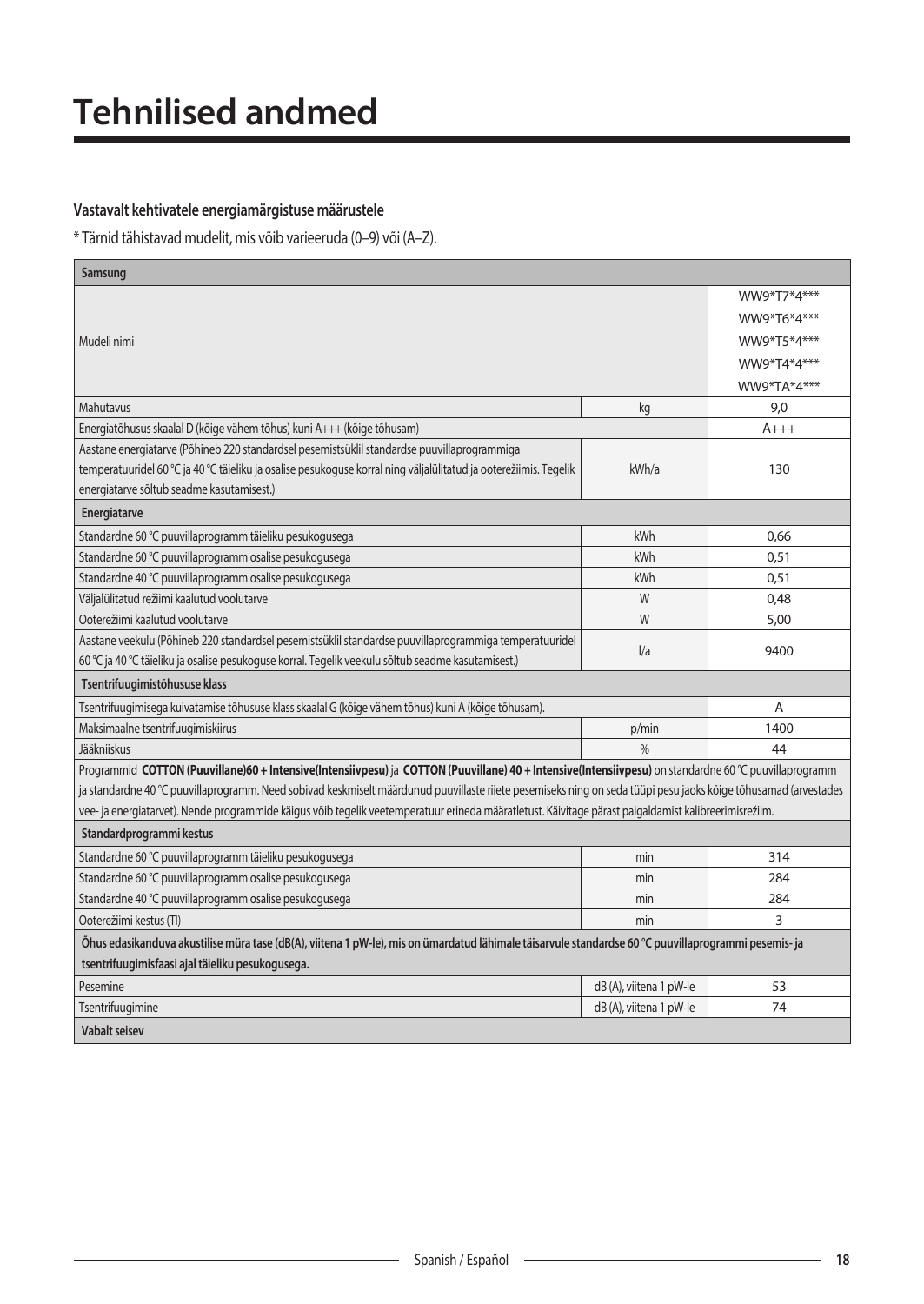A vonatkozó energiafogyasztási címkézés szabályainak megfelelően

A "\*" csillag eltérő modelleket jelöl, értéke pedig 0–9 vagy A–Z között változhat.

| Samsung                                                                                                                                                     |                 |             |
|-------------------------------------------------------------------------------------------------------------------------------------------------------------|-----------------|-------------|
|                                                                                                                                                             |                 | WW9*T7*4*** |
|                                                                                                                                                             |                 | WW9*T6*4*** |
| Típus megnevezése                                                                                                                                           |                 | WW9*T5*4*** |
|                                                                                                                                                             |                 | WW9*T4*4*** |
|                                                                                                                                                             |                 | WW9*TA*4*** |
| Kapacitás                                                                                                                                                   | kg              | 9.0         |
| Az energiahatékonyság egy D-től (legkevésbé hatékony) A+++-ig (leghatékonyabb) terjedő skálán                                                               |                 | A+++        |
| Az éves energiafogyasztás (220 normál mosási ciklus alapján került meghatározásra, amelyeket 60 és 40                                                       |                 |             |
| °C-os normál pamut programmal, teljes és féltöltettel végeztek, továbbá mérték a kikapcsolt, valamint a                                                     | kWh/év          | 130         |
| bekapcsolva hagyott mód fogyasztását is. A tényleges energiafogyasztás a készülék használatától függ.)                                                      |                 |             |
| Energiafogyasztás                                                                                                                                           |                 |             |
| A normál 60 °C-os pamut program teljes töltettel                                                                                                            | kWh             | 0,66        |
| A normál 60 °C-os pamut program részleges töltettel                                                                                                         | kWh             | 0,51        |
| A normál 40 °C-os pamut program részleges töltettel                                                                                                         | kWh             | 0,51        |
| A kikapcsolt üzemmód súlyozott energiafogyasztása.                                                                                                          | W               | 0.48        |
| A bekapcsolva hagyott üzemmód súlyozott energiafogyasztása.                                                                                                 | W               | 5,00        |
| Az éves vízfogyasztás (220 normál mosási ciklus alapján került meghatározásra, amelyeket 60 és 40 °C-os                                                     |                 |             |
| normál pamut programmal, teljes és részleges töltettel végeztek. A tényleges vízfogyasztás a készülék                                                       | l/év            | 9400        |
| használatától függ.)                                                                                                                                        |                 |             |
| Centrifuga hatékonysági osztálya                                                                                                                            |                 |             |
| A centrifugálási/szárítási hatékonyság egy G-től (legkevésbé hatékony) A-ig (leghatékonyabb) terjedő skálán                                                 |                 | A           |
| Maximális centrifugasebesség                                                                                                                                | ford./perc      | 1400        |
| Maradék nedvesség                                                                                                                                           | $\frac{0}{0}$   | 44          |
| A COTTON (PAMUT)60 + Intensive(Intenzív) és a COTTON (PAMUT)40 + Intensive(Intenzív) program megfelel a "normál 60 °C-os pamut programnak" és               |                 |             |
| a "normál 40 °C-os pamut programnak". Mindkettő normális mértékben szennyezett pamut ruhák tisztítására alkalmas, és az ilyen típusú ruhák mosása esetén a  |                 |             |
| leggazdaságosabb (a víz- és energiafogyasztás szempontjából). Ezeknél a programoknál a tényleges vízhőmérséklet különbözhet a megállapított hőmérséklettől. |                 |             |
| Üzembe helyezés után futtassa a Kalibrációs üzemmódot.                                                                                                      |                 |             |
| A normál programok időtartama                                                                                                                               |                 |             |
| A normál 60 °C-os pamut program teljes töltettel                                                                                                            | perc            | 314         |
| A normál 60 °C-os pamut program részleges töltettel                                                                                                         | perc            | 284         |
| A normál 40 °C-os pamut program részleges töltettel                                                                                                         | perc            | 284         |
| A bekapcsolva hagyott üzemmód (Tl) időtartama                                                                                                               | perc            | 3           |
| A dB(A) re 1 pW mértékegységben megadott, levegőben terjedő akusztikus zajkibocsátások, illetve a normál, teljes töltettel végzett 60 °C-os pamut program   |                 |             |
| mosási és centrifugálási fázisainak kerekített zajkibocsátása.                                                                                              |                 |             |
| Mosás                                                                                                                                                       | $dB(A)$ re 1 pW | 53          |
| Centrifuga                                                                                                                                                  | $dB(A)$ re 1 pW | 74          |
| Szabadon álló                                                                                                                                               |                 |             |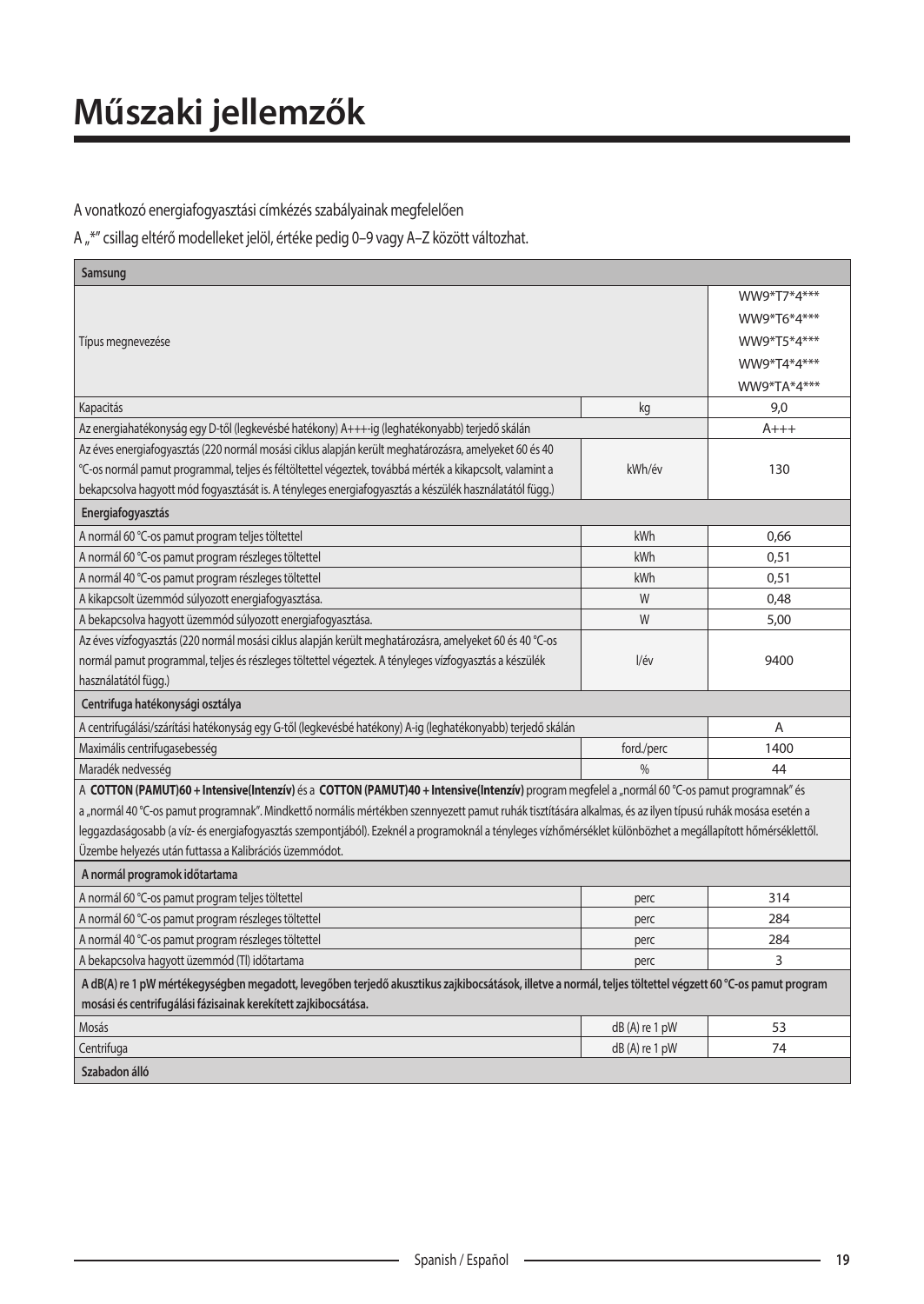### Saskaņā ar piemērojamajiem enerģijas marķēšanas noteikumiem

"\* " Zvaigznīte(-s) nozīmē modeļa variantu(-s) un var mainīties (0-9) vai (A-Z).

| Samsung                                                                                                                                                         |                 |             |
|-----------------------------------------------------------------------------------------------------------------------------------------------------------------|-----------------|-------------|
|                                                                                                                                                                 |                 | WW9*T7*4*** |
|                                                                                                                                                                 |                 | WW9*T6*4*** |
| Modeļa nosaukums                                                                                                                                                |                 | WW9*T5*4*** |
|                                                                                                                                                                 |                 | WW9*T4*4*** |
|                                                                                                                                                                 |                 | WW9*TA*4*** |
| letilpība                                                                                                                                                       | kg              | 9,0         |
| Energoefektivitātes līmenis no D (visneefektīvākais) līdz A+++ (visefektīvākais)                                                                                |                 | A+++        |
| Gada svērtais enerģijas patēriņš (Tā aprēķins ir balstīts uz 220 standarta kokvilnas izstrādājumu programmas                                                    |                 |             |
| mazgāšanas cikliem 60 °C un 40 °C temperatūrā ar pilnu un daļēju noslodzi un patēriņu izslēgtā un ieslēgtā                                                      | kWh/gadā        | 130         |
| režīmā. Faktiskais enerģijas patēriņš būs atkarīgs no ierīces izmantošanas.)                                                                                    |                 |             |
| Enerģijas patēriņš                                                                                                                                              |                 |             |
| Standarta kokvilnas izstrādājumu programma 60 °C temperatūrā ar pilnu noslodzi                                                                                  | kWh             | 0,66        |
| Standarta kokvilnas izstrādājumu programma 60 °C temperatūrā ar daļēju noslodzi                                                                                 | kWh             | 0,51        |
| Standarta kokvilnas izstrādājumu programma 40 °C temperatūrā ar daļēju noslodzi                                                                                 | kWh             | 0,51        |
| Svērtais enerģijas patēriņš izslēgtā režīmā.                                                                                                                    | W               | 0.48        |
| Svērtais enerģijas patēriņš ieslēgtā režīmā.                                                                                                                    | W               | 5,00        |
| Gada svērtais ūdens patēriņš (Tā aprēķins ir balstīts uz 220 standarta kokvilnas izstrādājumu programmas                                                        |                 |             |
| mazgāšanas cikliem 60 °C un 40 °C temperatūrā ar pilnu un daļēju noslodzi. Faktiskais ūdens patēriņš būs                                                        | l/gadā          | 9400        |
| atkarīgs no ierīces izmantošanas.)                                                                                                                              |                 |             |
| Centrifūgas efektivitātes klase                                                                                                                                 |                 |             |
| Centrifūgas efektivitātes klases līmenis no G (visneefektīvākais) līdz A (visefektīvākais)                                                                      |                 | A           |
| Maksimālais centrifūgas ātrums                                                                                                                                  | apgr./min.      | 1400        |
| Atlikušais mitruma līmenis                                                                                                                                      | $\frac{0}{0}$   | 44          |
| COTTON (KOKVILNAS IZSTRĀDĀJUMI)60 + Intensive(Intensīvā mazgāšana) un COTTON (KOKVILNAS IZSTRĀDĀJUMI) 40 + Intensive(Intensīvā mazgāšana)                       |                 |             |
| programma ir "standarta kokvilnas izstrādājumu programma 60 °C temperatūrā" un "standarta kokvilnas izstrādājumu programma 40 °C temperatūrā". Tās ir vislabāk  |                 |             |
| piemērotas nedaudz netīrām drēbēm, un tās ir energoefektīvākās (attiecībā uz ūdens un enerģijas patēriņu) šāda veida veļas mazgāšanas programmas. Šajās         |                 |             |
| programmās faktiskā ūdens temperatūra var atšķirties no norādītās temperatūrās. Lūdzu, pēc veļas mazgājamās mašīnas uzstādīšanas palaidiet kalibrēšanas režīmu. |                 |             |
| Programmas laiks standarta programmai                                                                                                                           |                 |             |
| Standarta kokvilnas izstrādājumu programma 60 °C temperatūrā ar pilnu noslodzi                                                                                  | min.            | 314         |
| Standarta kokvilnas izstrādājumu programma 60 °C temperatūrā ar daļēju noslodzi                                                                                 | min.            | 284         |
| Standarta kokvilnas izstrādājumu programma 40 °C temperatūrā ar daļēju noslodzi                                                                                 | min.            | 284         |
| Ilgums ieslēgtā režīmā (Tl)                                                                                                                                     | min.            | 3           |
| Gaisa vadītā akustiskā trokšņa emisijas, kas izteiktas kā dB(A) re 1 pW un noapaļotas līdz veselam skaitlim, mazgāšanas un centrifūgas darbības laikā standarta |                 |             |
| kokvilnas izstrādājumu programmai 60 °C temperatūrā ar pilnu noslodzi;                                                                                          |                 |             |
| Mazgāšana                                                                                                                                                       | $dB(A)$ re 1 pW | 53          |
| Centrifūga                                                                                                                                                      | $dB(A)$ re 1 pW | 74          |
| <b>Brīvstāvošā</b>                                                                                                                                              |                 |             |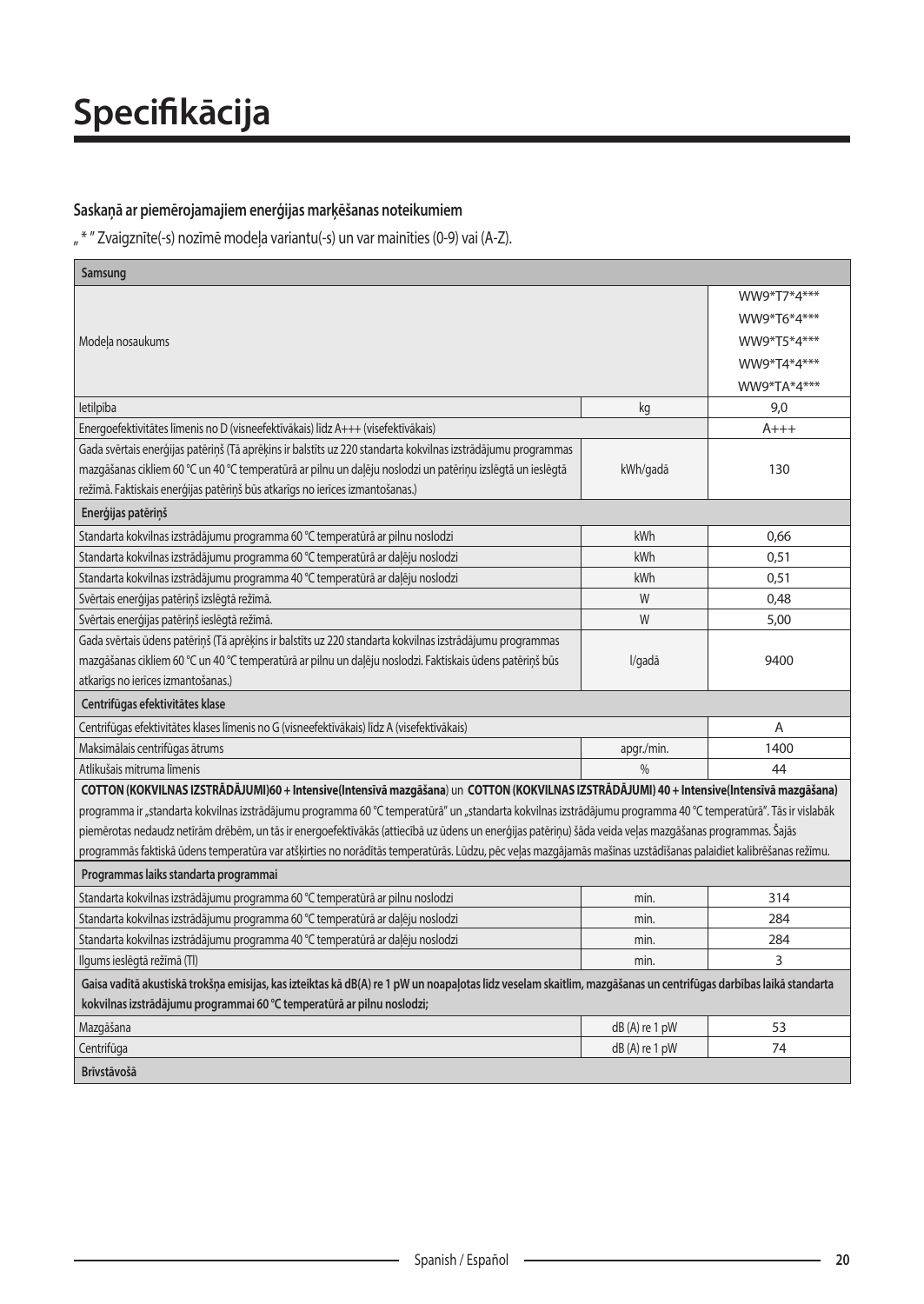### Pagal taikytinus energijos vartojimo efektyvumo ženklinimo reikalavimus

"\*" simbolis žvaigždutė (-ės) nurodo modelio variantą – jos (jų) reikšmė gali būti nuo 0 iki 9 arba nuo A iki Z.

| Samsung                                                                                                                                                           |                       |             |
|-------------------------------------------------------------------------------------------------------------------------------------------------------------------|-----------------------|-------------|
|                                                                                                                                                                   |                       | WW9*T7*4*** |
|                                                                                                                                                                   |                       | WW9*T6*4*** |
| Modelio pavadinimas                                                                                                                                               |                       | WW9*T5*4*** |
|                                                                                                                                                                   |                       | WW9*T4*4*** |
|                                                                                                                                                                   |                       | WW9*TA*4*** |
| Talpa                                                                                                                                                             | kg                    | 9,0         |
| Energijos vartojimo efektyvumas skalėje nuo D (mažiausias efektyvumas) iki A+++ (didžiausias efektyvumas)                                                         |                       | $A+++$      |
| Metinės energijos sąnaudos nustatomos pagal 220 standartinio skalbimo ciklų, skalbiant standartine                                                                |                       |             |
| medvilninių audinių programa 60 °C ir 40 °C temperatūra su pilnu ir iš dalies pripildytu būgnu bei                                                                |                       |             |
| atsižvelgiant į išjungtos ir įjungtos skalbyklės režimus. Faktinės energijos sąnaudos priklausys nuo to, kaip                                                     | kWh/metus             | 130         |
| skalbyklė bus naudojama.                                                                                                                                          |                       |             |
| Energijos sąnaudos                                                                                                                                                |                       |             |
| Standartinė 60 °C medvilnei skirta programa su pilnu būgnu                                                                                                        | kWh                   | 0,66        |
| Standartinė 60 °C medvilnei skirta programa su iš dalies pripildytu būgnu                                                                                         | kWh                   | 0,51        |
| Standartinė 40 °C medvilnei skirta programa su iš dalies pripildytu būgnu                                                                                         | kWh                   | 0,51        |
| Režimo įjungus svertinės elektros energijos sąnaudos.                                                                                                             | W                     | 0,48        |
| Režimo išjungus svertinės elektros energijos sąnaudos.                                                                                                            | W                     | 5,00        |
| Metinės vandens sąnaudos nustatomos pagal 220 standartinio skalbimo ciklų, skalbiant standartine                                                                  |                       |             |
| medvilninių audinių programa 60 °C ir 40 °C temperatūra su pilnu ir iš dalies pripildytu būgnu. Faktinės                                                          | l/metus               | 9400        |
| vandens sąnaudos priklausys nuo to, kaip skalbyklė bus naudojama.                                                                                                 |                       |             |
| Gręžimo efektyvumo klasė                                                                                                                                          |                       |             |
| Gręžimo ir džiovinimo efektyvumo klasė pagal skalę nuo G (mažiausias efektyvumas) iki A (didžiausias efektyvumas)                                                 |                       | A           |
| Didžiausias gręžimo greitis                                                                                                                                       | aps./min.             | 1400        |
| Likutinis drėgnis                                                                                                                                                 | $\frac{0}{0}$         | 44          |
| Programos COTTON (MEDVILNINIAI AUDINIAI)60 + Intensive(intensyvus) ir COTTON (MEDVILNINIAI AUDINIAI)40 + Intensive(intensyvus) - tai "standartinė                 |                       |             |
| medvilninių audinių 60 °C programa" ir "standartinė medvilninių audinių 40 °C programa". Jos tinka normaliai suteptiems medvilniniams audiniams skalbti ir yra    |                       |             |
| efektyviausios (dėl vandens ir energijos suvartojimo) šio tipo skalbiniams. Šiose programose faktinė vandens temperatūra gali skirtis nuo nurodytos temperatūros. |                       |             |
| Sumontavę mašiną įjunkite kalibravimo režimą.                                                                                                                     |                       |             |
| Standartinės programos trukmė                                                                                                                                     |                       |             |
| Standartinė 60 °C medvilnei skirta programa su pilnu būgnu                                                                                                        | min.                  | 314         |
| Standartinė 60 °C medvilnei skirta programa su iš dalies pripildytu būgnu                                                                                         | min.                  | 284         |
| Standartinė 40 °C medvilnei skirta programa su iš dalies pripildytu būgnu                                                                                         | min.                  | 284         |
| Jjungto skalbyklės režimo (Tl) trukmė                                                                                                                             | min.                  | 3           |
| Skleidžiamas akustinis triukšmas, išreikštas dB (A), yra 1 pW, ir standartinei 60 °C medvilnei skirtai programai pilnu būgnu apvalinamas iki artimiausio sveikojo |                       |             |
| skaičiaus skalbimo ir gręžimo etapų metu.                                                                                                                         |                       |             |
| <b>Skalbimas</b>                                                                                                                                                  | dB (A) 1 pW atžvilgiu | 53          |
| Gręžimas                                                                                                                                                          | dB (A) 1 pW atžvilgiu | 74          |
| Pastatoma                                                                                                                                                         |                       |             |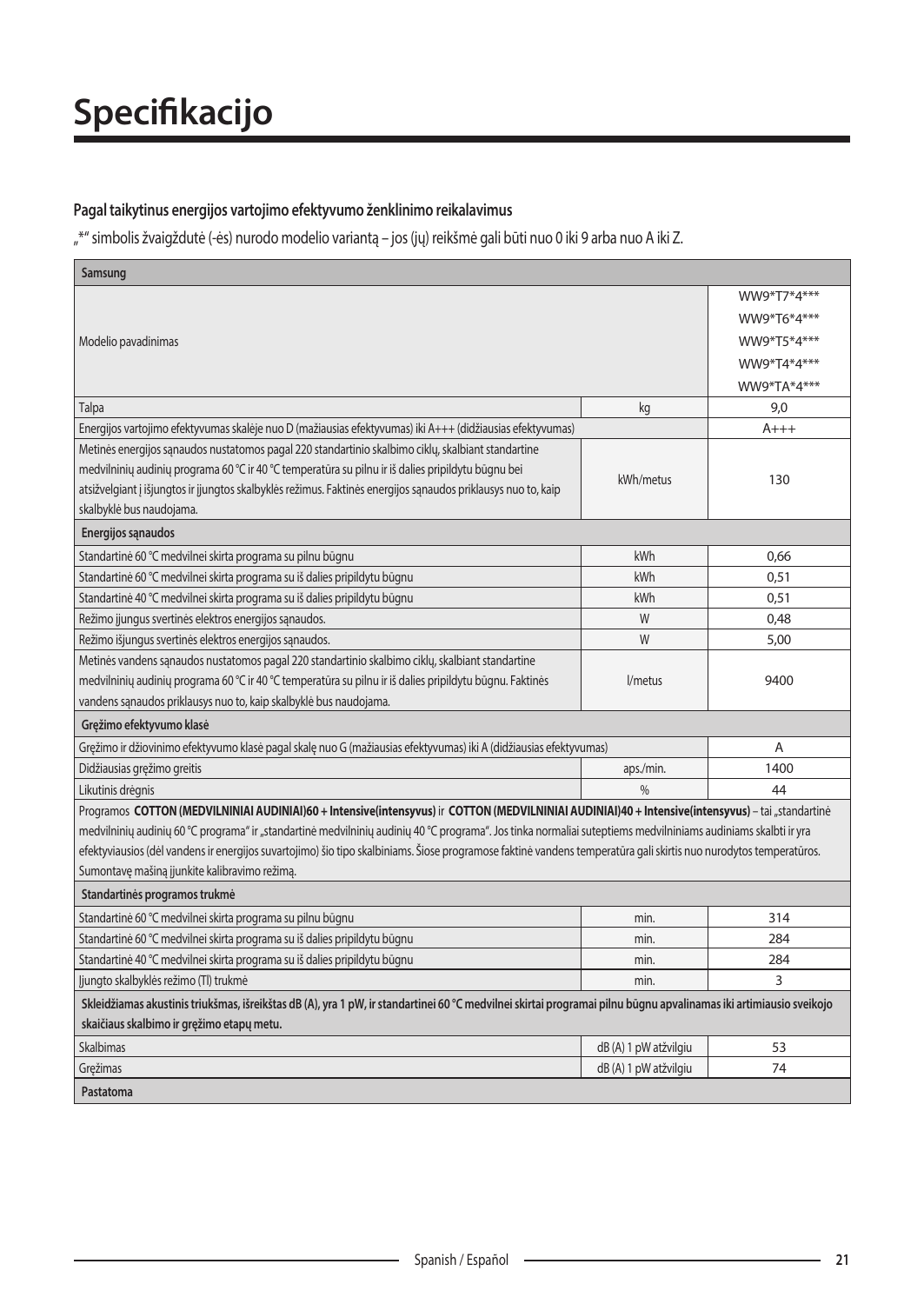# **Спецификации**

#### Во согласност со применливите регулативи за енергетски ознаки

Sвездичката(sвездичките) "\*" означува(ат) различни модели и може да се замени(ат) со вредности од (0-9) или (A-Z).

| Samsung                                                                                                                                             |                 |             |
|-----------------------------------------------------------------------------------------------------------------------------------------------------|-----------------|-------------|
|                                                                                                                                                     |                 | WW9*T7*4*** |
|                                                                                                                                                     |                 | WW9*T6*4*** |
| Име на модел                                                                                                                                        |                 | WW9*T5*4*** |
|                                                                                                                                                     |                 | WW9*T4*4*** |
|                                                                                                                                                     |                 | WW9*TA*4*** |
| Капацитет                                                                                                                                           | kg              | 9,0         |
| Енергетска ефикасност на скала од D (најмалку ефикасно) до A+++ (најефикасно)                                                                       |                 | A+++        |
| Годишна потрошувачка на енергија (Се пресметува според 220 стандардни циклуси на перење со                                                          |                 |             |
| стандардната програма Памук на 60 °С и 40 °С со целосно и делумно полнење на машината, како и                                                       |                 |             |
| потрошувачката кога уредот е исклучен и кога е во режим на подготвеност. Точната потрошувачка на                                                    | kWh/год.        | 130         |
| енергија ќе зависи од начинот на користење на уредот.)                                                                                              |                 |             |
| Потрошувачка на енергија                                                                                                                            |                 |             |
| Стандардна програма за памук на 60 °С при целосно полнење                                                                                           | kWh             | 0,66        |
| Стандардна програма за памук на 60 °С при делумно полнење                                                                                           | kWh             | 0,51        |
| Стандардна програма за памук на 40 °С при делумно полнење                                                                                           | kWh             | 0.51        |
| Проценета потрошувачка на енергија кога уредот е исклучен.                                                                                          | W               | 0,48        |
| Проценета потрошувачка на енергија кога уредот е во режим на работа.                                                                                | W               | 5,00        |
| Годишна потрошувачка на вода (Се пресметува според 220 стандардни циклуси на перење со                                                              |                 |             |
| стандардната програма Памук на 60 °С и 40 °С со целосно и делумно полнење. Точната потрошувачка                                                     | L/год.          | 9400        |
| на вода ќе зависи од начинот на користење на уредот.)                                                                                               |                 |             |
| Класа на ефикасност на центрифугата                                                                                                                 |                 |             |
| Класа на ефикасност за сушење со центрифуга на скала од G (најмалку ефикасно) до A (најефикасно)                                                    |                 | A           |
| Максимална брзина на вртење                                                                                                                         | вртежи/мин.     | 1400        |
| Преостаната влага                                                                                                                                   | $\frac{0}{0}$   | 44          |
| Програмите COTTON (ПАМУК) на 60 + Intensive(Интензивно) и COTTON (ПАМУК) на 40 + Intensive(Интензивно) се всушност стандардна програма              |                 |             |
| за памук на 60 ℃ и стандардна програма за памук на 40 ℃. Тие се наменети за чистење на нормално валкани памучни алишта и се најефикасни (во однос   |                 |             |
| на потрошувачка на вода и енергија) за овој вид на алишта. Кај овие програми, вистинската температура на водата може да биде различна од објавената |                 |             |
| температура. По инсталацијата активирајте го режимот Калибрација.                                                                                   |                 |             |
| Времетраење на стандардната програма                                                                                                                |                 |             |
| Стандардна програма за памук на 60 °С при целосно полнење                                                                                           | МИН.            | 314         |
| Стандардна програма за памук на 60 °С при делумно полнење                                                                                           | МИН.            | 284         |
| Стандардна програма за памук на 40 °С при делумно полнење                                                                                           | МИН.            | 284         |
| Времетраење на режимот на работа (TI)                                                                                                               | МИН.            | 3           |
| Емисии на акустичен шум во воздухот изразени во dB(A) re 1 pW и заокружени на најблискиот цел број за време на перењето и центрифугирањето со       |                 |             |
| стандардната програма за памук на 60 °С при целосно полнење;                                                                                        |                 |             |
| Перење                                                                                                                                              | $dB(A)$ re 1 pW | 53          |
| Центрифуга                                                                                                                                          | $dB(A)$ re 1 pW | 74          |
| Самостоіно                                                                                                                                          |                 |             |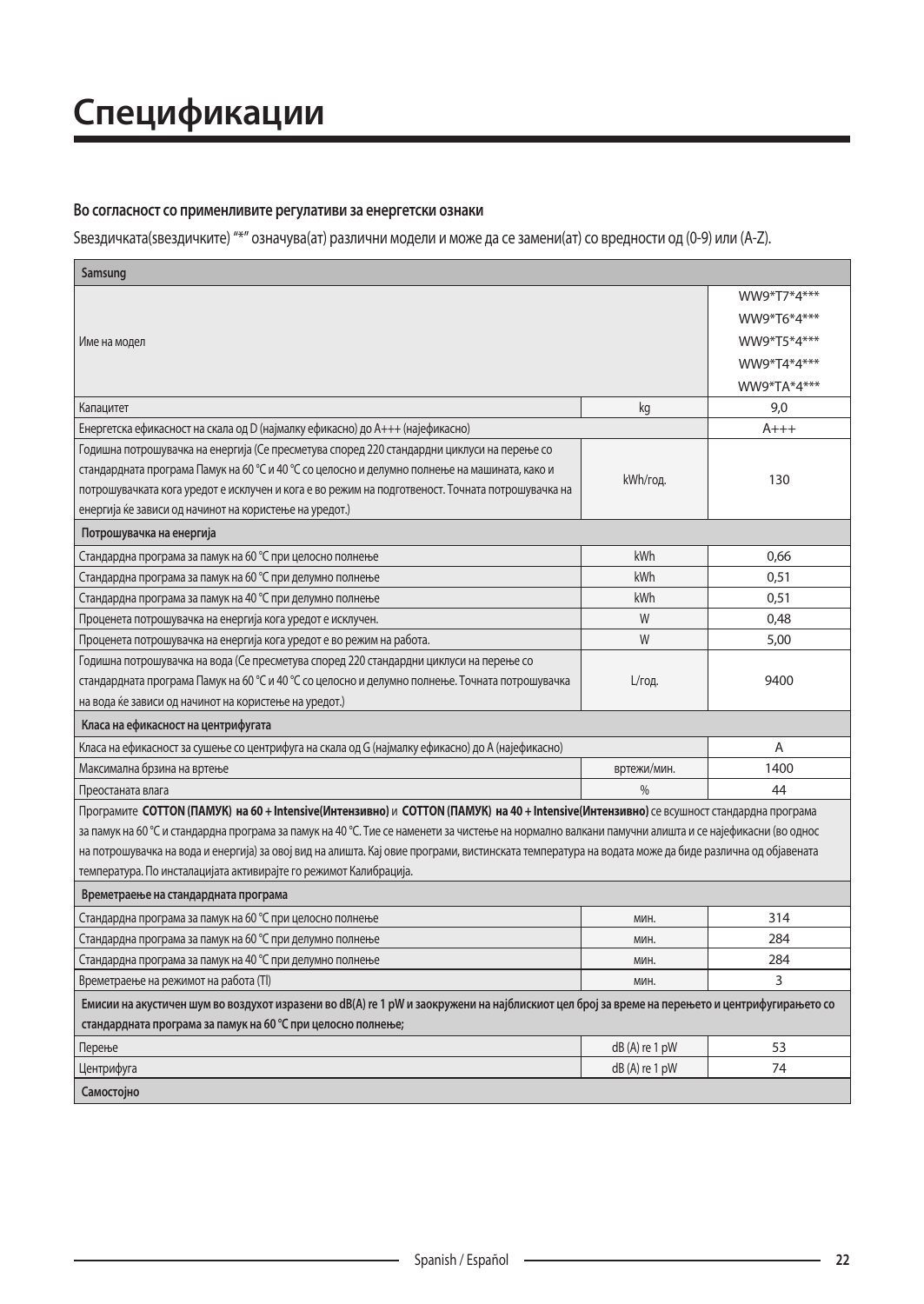# **Specificaţiitehnic**

### În conformitate cu reglementările de etichetare energetică aplicabile

"\*" Asteriscul (asteriscurile) reprezintă modele variate și pot fi diferite (0-9) sau (A-Z).

| Samsung                                                                                                                                                                 |               |             |
|-------------------------------------------------------------------------------------------------------------------------------------------------------------------------|---------------|-------------|
|                                                                                                                                                                         |               | WW9*T7*4*** |
|                                                                                                                                                                         |               | WW9*T6*4*** |
| Denumire model                                                                                                                                                          |               | WW9*T5*4*** |
|                                                                                                                                                                         |               | WW9*T4*4*** |
|                                                                                                                                                                         |               | WW9*TA*4*** |
| Capacitate                                                                                                                                                              | kg            | 9,0         |
| Eficiența energetică pe o scară de la D (cea mai puțin eficientă) la A+++ (cea mai eficientă)                                                                           |               | $A+++$      |
| Consumul anual de energie (se bazează pe 220 de cicluri de spălare standard pentru programele standard                                                                  |               |             |
| pentru Bumbac la 60 °C și 40 °C cu încărcare completă și parțială și pe consumul în modurile oprit și inactiv.                                                          | kWh/an        | 130         |
| Consumul curent de energie va depinde de modul în care va fi utilizat aparatul.)                                                                                        |               |             |
| Consum de energie                                                                                                                                                       |               |             |
| Programul standard cu încărcare completă Bumbac 60 °C                                                                                                                   | kWh           | 0,66        |
| Programul standard cu încărcare parțial Bumbac 60 °C                                                                                                                    | kWh           | 0,51        |
| Programul standard cu încărcare completă Bumbac 40 °C                                                                                                                   | kWh           | 0,51        |
| Consumul anual ponderat de energie în modul oprit.                                                                                                                      | W             | 0,48        |
| Consumul anual ponderat de energie în modul inactiv.                                                                                                                    | W             | 5,00        |
| Consumul anual de energie (se bazează pe 220 de cicluri de spălare standard pentru programele standard                                                                  |               |             |
| pentru bumbac la 60 °C și 40 °C cu încărcare completă și parțială. Consumul efectiv de apă va depinde de                                                                | 1/an          | 9400        |
| modul a utilizare a aparatului.)                                                                                                                                        |               |             |
| Clasa de eficiență a centrifugării                                                                                                                                      |               |             |
| Clasa de eficiență a centrifugării și uscării pe o scară de la G (cea mai puțin eficientă) la A (cea mai eficientă)                                                     |               | A           |
| Viteza de centrifugare maximă                                                                                                                                           | rpm           | 1400        |
| Umiditate reziduală                                                                                                                                                     | $\frac{0}{0}$ | 44          |
| Programele COTTON (BUMBAC) 60 + Intensive(Intensiv) și COTTON (BUMBAC) 40 + Intensive(Intensiv) sunt "program standard pentru bumbac 60 °C" și sunt                     |               |             |
| "program standard pentru bumbac 40 °C". Acestea sunt adecvate pentru a curăța rufele cu grad normal de murdărire și sunt cele mai eficiente (din punct de vedere al     |               |             |
| consumului de energie și apă) pentru acest tip de rufe. În timpul acestor programe, este posibil ca temperatura reală a apei să difere de temperatura declarată. Rulați |               |             |
| modul Calibrare după instalare.                                                                                                                                         |               |             |
| Durata unui program standard                                                                                                                                            |               |             |
| Programul standard cu încărcare completă Bumbac 60 °C                                                                                                                   | min           | 314         |
| Programul standard cu încărcare parțial Bumbac 60 °C                                                                                                                    | min           | 284         |
| Programul standard cu încărcare completă Bumbac 40 °C                                                                                                                   | min           | 284         |
| Durata modului inactiv (Tl)                                                                                                                                             | min           | 3           |
| Emisii de zgomot acustice transmise prin aer exprimate în dB(A) re 1 pW și rotunjite la cel mai apropiată valoare integrală în timpul fazelor de spălare și             |               |             |
| centrifugare pentru programul standard pentru bumbac 60 °C cu încărcare completă;                                                                                       |               |             |
| Spălare                                                                                                                                                                 | dB(A) re 1 pW | 53          |
| Centrifugare                                                                                                                                                            | dB(A) re 1 pW | 74          |
| Autonom                                                                                                                                                                 |               |             |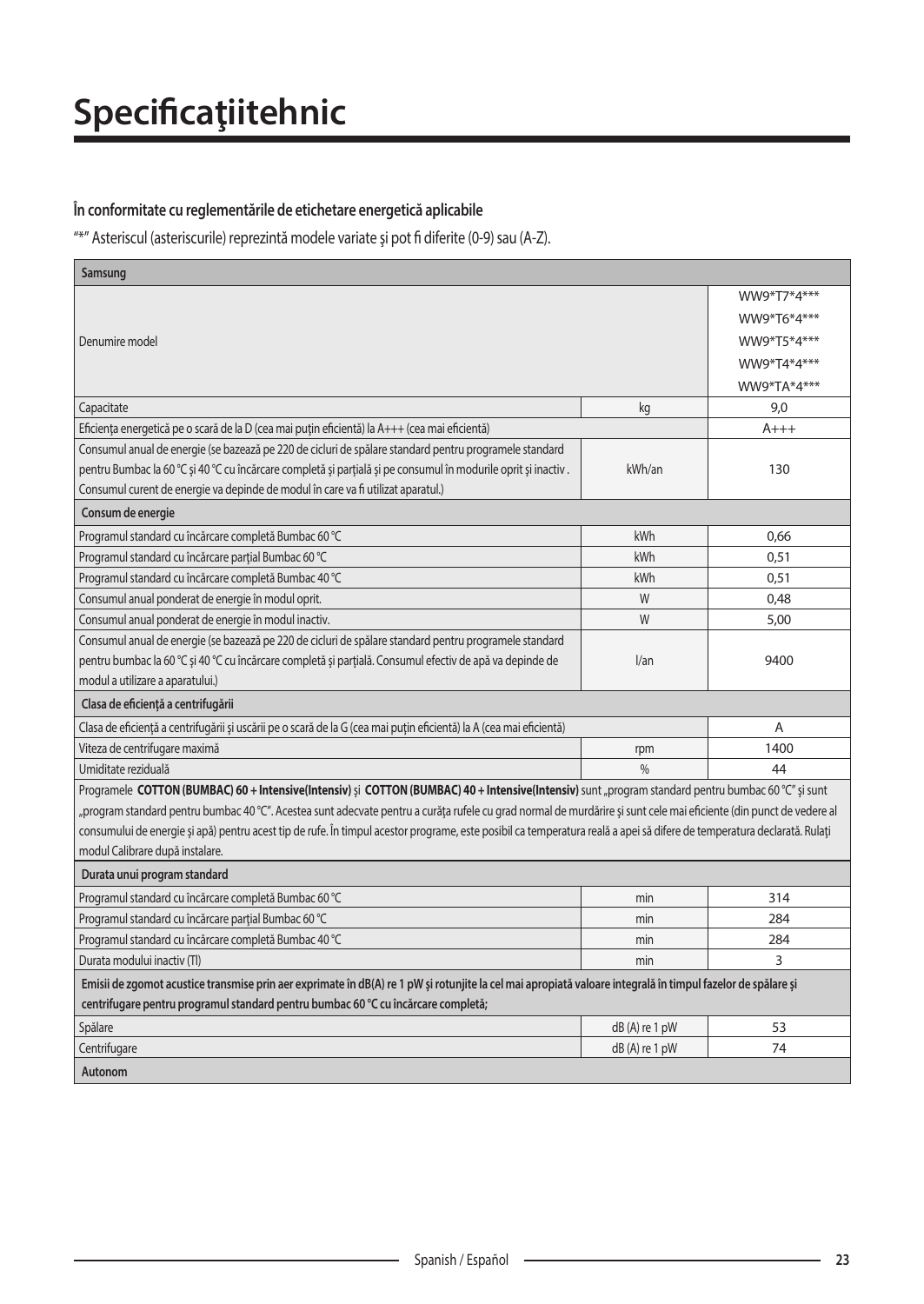### **U skladu sa važećim propisima o energetskim oznakama**

"\*" Zvezdice označavaju varijante istog modela i mogu biti zamenjene brojevima (0-9) ili slovima (A-Z).

| Samsung                                                                                                                                                          |                 |             |
|------------------------------------------------------------------------------------------------------------------------------------------------------------------|-----------------|-------------|
|                                                                                                                                                                  |                 | WW9*T7*4*** |
|                                                                                                                                                                  |                 | WW9*T6*4*** |
| Naziv modela                                                                                                                                                     |                 | WW9*T5*4*** |
|                                                                                                                                                                  |                 | WW9*T4*4*** |
|                                                                                                                                                                  |                 | WW9*TA*4*** |
| Kapacitet                                                                                                                                                        | kg              | 9,0         |
| Energetska efikasnost na skali od D (najmanje efikasno) do A+++ (najefikasnije)                                                                                  |                 | $A+++$      |
| Godišnja potrošnja električne energije (zasnovana na 220 standardnih ciklusa pranja u programu pamuk na                                                          |                 |             |
| temperaturama od 60 °C i 40 °C za punu ili delimično napunjenu mašinu i potrošnji električne energije kada                                                       | kWh/godišnje    | 130         |
| je mašina isključena ili u režimu pripravnosti. Stvarna potrošnja energije zavisi od načina korišćenja uređaja.)                                                 |                 |             |
| Potrošnja električne energije                                                                                                                                    |                 |             |
| Standardni program za pamuk na 60 °C, sa punim bubnjem                                                                                                           | kWh             | 0,66        |
| Standardni program za pamuk na 60 °C, sa delimično napunjenim bubnjem                                                                                            | kWh             | 0,51        |
| Standardni program za pamuk na 40 °C sa delimično napunjenim bubnjem                                                                                             | kWh             | 0,51        |
| Prosečna potrošnja struje kad je mašina isključena.                                                                                                              | W               | 0,48        |
| Prosečna potrošnja struje kad je mašina uključena.                                                                                                               | W               | 5,00        |
| Godišnja potrošnja vode (zasnovana na 220 standardnih ciklusa pranja u programu pamuk na                                                                         |                 |             |
| temperaturama od 60 °C i 40 °C za punu ili delimično napunjenu mašinu. Stvarna potrošnja vode zavisi od                                                          | l/godišnje      | 9400        |
| načina korišćenja uređaja.)                                                                                                                                      |                 |             |
| Klasa efikasnosti centrifuge                                                                                                                                     |                 |             |
| Klasa efikasnosti centrifugiranja na skali od G (najmanje efikasno) do A (najefikasnije)                                                                         |                 | A           |
| Maksimalna brzina centrifuge                                                                                                                                     | o/min           | 1400        |
| Zaostala vlaga                                                                                                                                                   | 0/2             | 44          |
| Programi COTTON (PAMUK) 60 + Intensive(Intenzivno) i COTTON (PAMUK) 40 + Intensive(Intenzivno) su "standardni program pamuk 60 °C" i "standardni                 |                 |             |
| program pamuk 40 °C". Namenjeni su za prosečno zaprljan pamučni veš i najefikasniji su (u pogledu potrošnje vode i električne energije) za taj tip veša. Stvarna |                 |             |
| temperatura vode za te programe može da se razlikuje od deklarisane. Pokrenite režim kalibracije nakon instalacije.                                              |                 |             |
| Trajanje standardnog programa                                                                                                                                    |                 |             |
| Standardni program za pamuk na 60 ℃, sa punim bubnjem                                                                                                            | min             | 314         |
| Standardni program za pamuk na 60 °C, sa delimično napunjenim bubnjem                                                                                            | min             | 284         |
| Standardni program za pamuk na 40 °C sa delimično napunjenim bubnjem                                                                                             | min             | 284         |
| Trajanje režima pripravnosti (TI)                                                                                                                                | min             | 3           |
| Emisija buke tokom pranja i centrifugiranja u standardnom programu za pamuk na 60 °C, sa punim bubnjem, izražena u dB(A) re 1 pW i zaokružena na najbližu        |                 |             |
| celobrojnu vrednost;                                                                                                                                             |                 |             |
| Pranje                                                                                                                                                           | dB(A) re 1 pW   | 53          |
| Centrifuga                                                                                                                                                       | $dB(A)$ re 1 pW | 74          |
| Samostoieća                                                                                                                                                      |                 |             |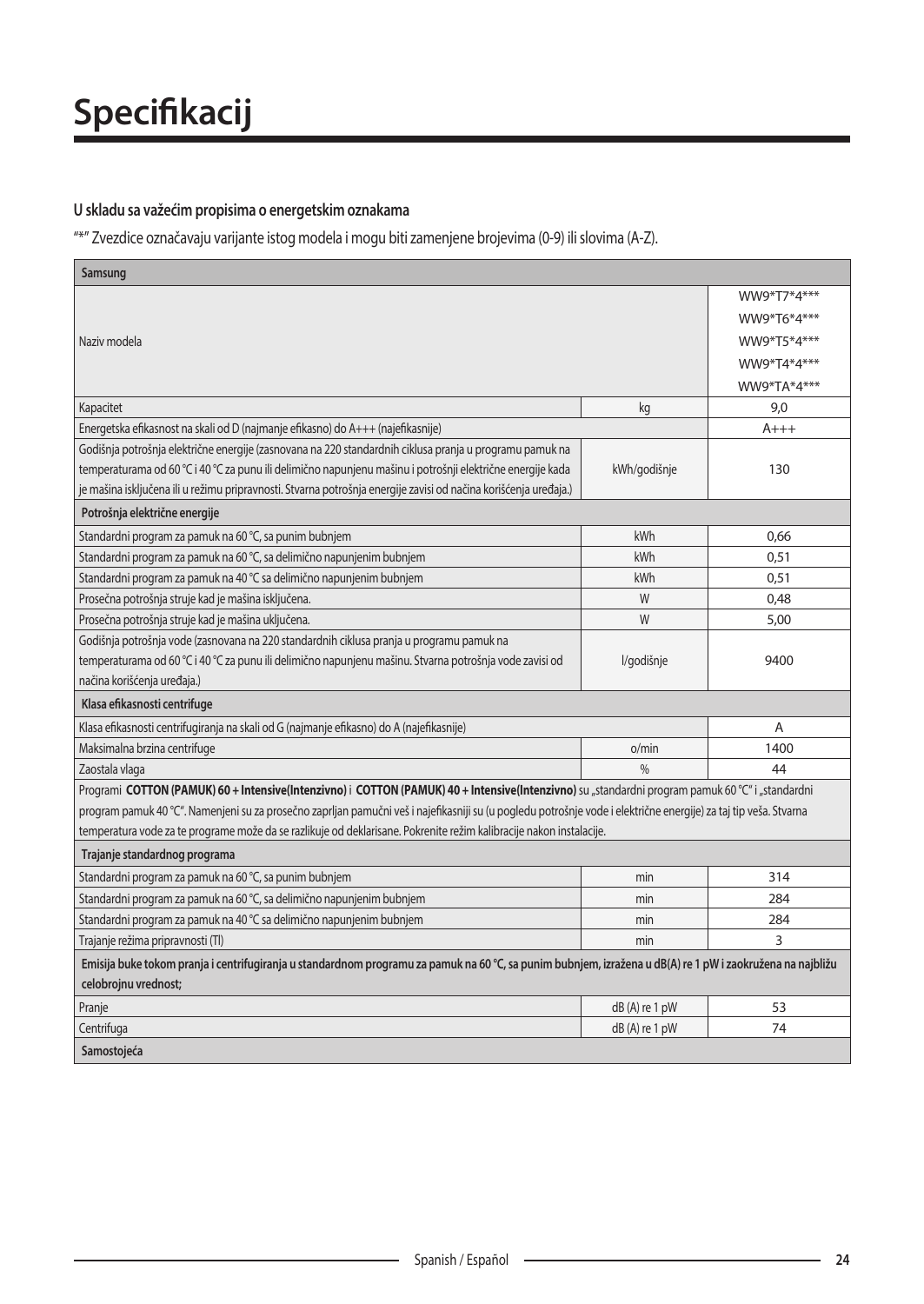### Spĺňa platné nariadenia týkajúce sa energetických označení

"\*" hviezdičky označujú variantu modelu a môžu mať hodnotu (0-9) alebo (A-Z).

| Samsung                                                                                                                                                            |                 |             |  |
|--------------------------------------------------------------------------------------------------------------------------------------------------------------------|-----------------|-------------|--|
|                                                                                                                                                                    |                 | WW9*T7*4*** |  |
|                                                                                                                                                                    |                 | WW9*T6*4*** |  |
| Názov modelu                                                                                                                                                       |                 | WW9*T5*4*** |  |
|                                                                                                                                                                    |                 | WW9*T4*4*** |  |
|                                                                                                                                                                    |                 | WW9*TA*4*** |  |
| Kapacita                                                                                                                                                           | kg              | 9,0         |  |
| Energetická účinnosť na mierke D (najmenej účinné) až A+++ (najúčinnejšie)                                                                                         |                 | $A+++$      |  |
| Ročná spotreba energie (Vychádza z 220 štandardných pracích cyklov programov pre štandardné pranie                                                                 |                 |             |  |
| bavlny pri teplote 60 °C a 40 °C pri plnom a čiastočnom naplnení a spotreby v režimoch zapnutia a vypnutia.                                                        | kWh/rok         | 130         |  |
| Skutočná spotreba energie bude závisieť od spôsobu používania spotrebiča.)                                                                                         |                 |             |  |
| Spotreba energie                                                                                                                                                   |                 |             |  |
| Štandardný program pre bavlnu 60 °C pri plnej várke                                                                                                                | kWh             | 0,66        |  |
| Štandardný 60 °C program pre bavlnu pri čiastočnej várke                                                                                                           | kWh             | 0,51        |  |
| Štandardný 40 °C program pre bavlnu pri čiastočnej várke                                                                                                           | kWh             | 0,51        |  |
| Nameraná spotreba energie režimu vypnutia.                                                                                                                         | W               | 0,48        |  |
| Nameraná spotreba energie režimu ponechania v zapnutom stave.                                                                                                      | W               | 5,00        |  |
| Ročná spotreba vody (Vychádza z 220 štandardných pracích cyklov programov pre štandardné pranie                                                                    |                 |             |  |
| bavlny pri teplote 60 °C a 40 °C pri plnom a čiastočnom naplnení. Skutočná spotreba vody bude závisieť od                                                          | $1$ /rok        | 9400        |  |
| spôsobu používania spotrebiča.)                                                                                                                                    |                 |             |  |
| Trieda účinnosti odstreďovania                                                                                                                                     |                 |             |  |
| Trieda účinnosti sušenia odstreďovaním na mierke od G (najmenej účinné) po A (najúčinnejšie)                                                                       |                 | A           |  |
| Maximálna rýchlosť odstreďovania                                                                                                                                   | ot./min         | 1400        |  |
| Zostatková vlhkosť                                                                                                                                                 | $\frac{0}{0}$   | 44          |  |
| Programy COTTON (BAVLNA) 60 + Intensive(Intenzívny) a COTTON (BAVLNA) 40 + Intensive(Intenzívny) znamenajú "štandardný program prania bavlny pri                   |                 |             |  |
| teplote 60 °C" a "štandardný program prania bavlny pri teplote 40 °C". Sú vhodné na pranie bežne špinavej bavlnenej bielizne a pre tento typ bielizne (pokiaľ ide  |                 |             |  |
| o spotrebu vody a energie) sú aj najefektívnejšie. Pri týchto programoch sa môže skutočná teplota vody líšiť od deklarovanej teploty. Po inštalácii spustite režim |                 |             |  |
| kalibrácie.                                                                                                                                                        |                 |             |  |
| Dĺžka trvania štandardného programu                                                                                                                                |                 |             |  |
| Štandardný program pre bavlnu 60 °C pri plnej várke                                                                                                                | min             | 314         |  |
| Štandardný 60 °C program pre bavlnu pri čiastočnej várke                                                                                                           | min             | 284         |  |
| Štandardný 40 °C program pre bavlnu pri čiastočnej várke                                                                                                           | min             | 284         |  |
| Trvanie ponechania v zapnutom stave (TI)                                                                                                                           | min             | 3           |  |
| Emisie akustického hluku prenášané vzduchom vyjadrené v dB(A) re 1 pW a zaokrúhlené na najbližšie celé číslo počas fáz prania a odstreďovania pri                  |                 |             |  |
| štandardnom 60 °C bavlnenom programe pri plnej várke;                                                                                                              |                 |             |  |
| Pranie                                                                                                                                                             | $dB(A)$ re 1 pW | 53          |  |
| Odstreďovanie                                                                                                                                                      | dB(A) re 1 pW   | 74          |  |
| Voľne stojace                                                                                                                                                      |                 |             |  |